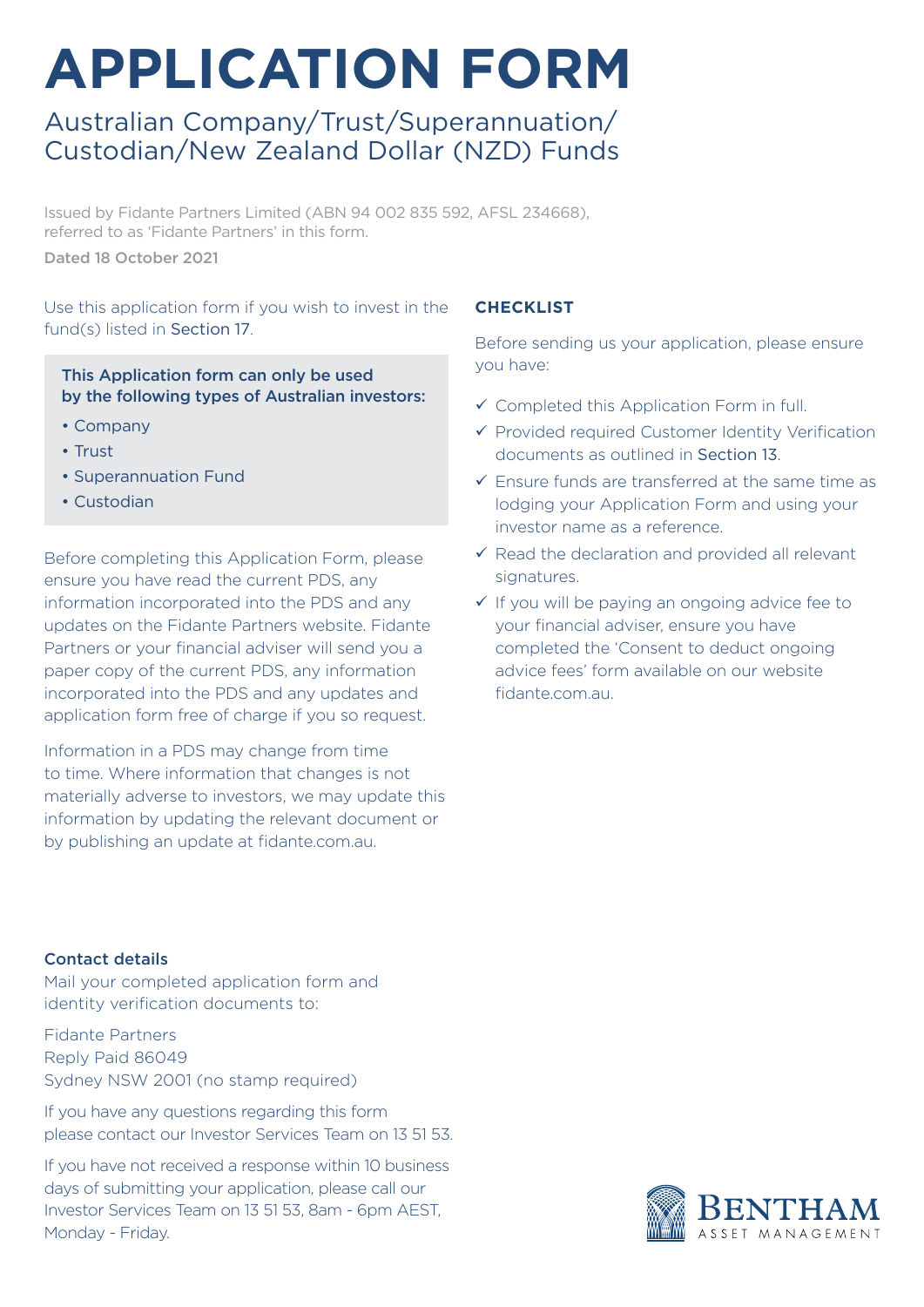### Application Form – Australian Company/Trust/Superannuation/ Custodian/New Zealand Dollar (NZD) Funds



PLEASE USE BLOCK LETTERS AND BLACK INK TO COMPLETE THIS APPLICATION FORM

### Investment details

| Please indicate $(\chi)$ if this is a new investment or an additional investment?                                                                                                                              |
|----------------------------------------------------------------------------------------------------------------------------------------------------------------------------------------------------------------|
| $\bigcup$ New investment $\blacktriangleright$ Proceed to section 2.                                                                                                                                           |
| Additional investment                                                                                                                                                                                          |
| Existing account name                                                                                                                                                                                          |
| Existing account number                                                                                                                                                                                        |
| If any of your information has changed since your prior investment > please complete sections 2-6 with your updated details.<br>If your details remain unchanged please $\triangleright$ Proceed to section 7. |

# 2 **Entity type**

Please indicate  $(X)$  the entity type.

 $\bigcirc$  Company  $\blacktriangleright$  Complete sections 3, 4, 6-18.

 $\bigcirc$  Superannuation fund or other regulated trust with individual trustee  $\blacktriangleright$  Complete sections 3, 5, 7-18.

 $\bigcirc$  Superannuation fund or other regulated trust with company trustee  $\blacktriangleright$  Complete sections 3, 4A, 5, 7-18.

 $\bigcirc$  Unregulated trust with individual trustee  $\blacktriangleright$  Complete sections 3, 5-18.

 $\bigcirc$  Unregulated trust with company trustee  $\blacktriangleright$  Complete sections 3-18.

 $\bigcirc$  Custodian  $\blacktriangleright$  Complete sections 3, 5-18.

For the purposes of this form a regulated trust will be one of the following:

- Self-managed Superannuation Fund;
- Registered managed investment scheme;
- Unregistered managed investment scheme (that has only wholesale clients and does not make small scale offerings with reference to section 1012E of the Corporations Act 2001);

• Government Superannuation Fund; or

• Other regulated trusts (subject to oversight of an Australian statutory regulator).

For the purposes of this form an unregulated trust will be a trust not subject to oversight of an Australian statutory regulator (e.g. family trust, discretionary trust, charitable trust).

### 3 Contact details

|                        | Please provide details of where you would like all correspondence mailed and your contact details. |
|------------------------|----------------------------------------------------------------------------------------------------|
| $C$ /- (if applicable) |                                                                                                    |
| Unit                   | Street number<br>PO Box                                                                            |
| Street name            |                                                                                                    |
| Suburb                 | Postcode<br>State                                                                                  |
| Country                |                                                                                                    |
| Phone (after hours)    | Phone (business hours)                                                                             |
| Mobile                 | Facsimile                                                                                          |
| Email address          |                                                                                                    |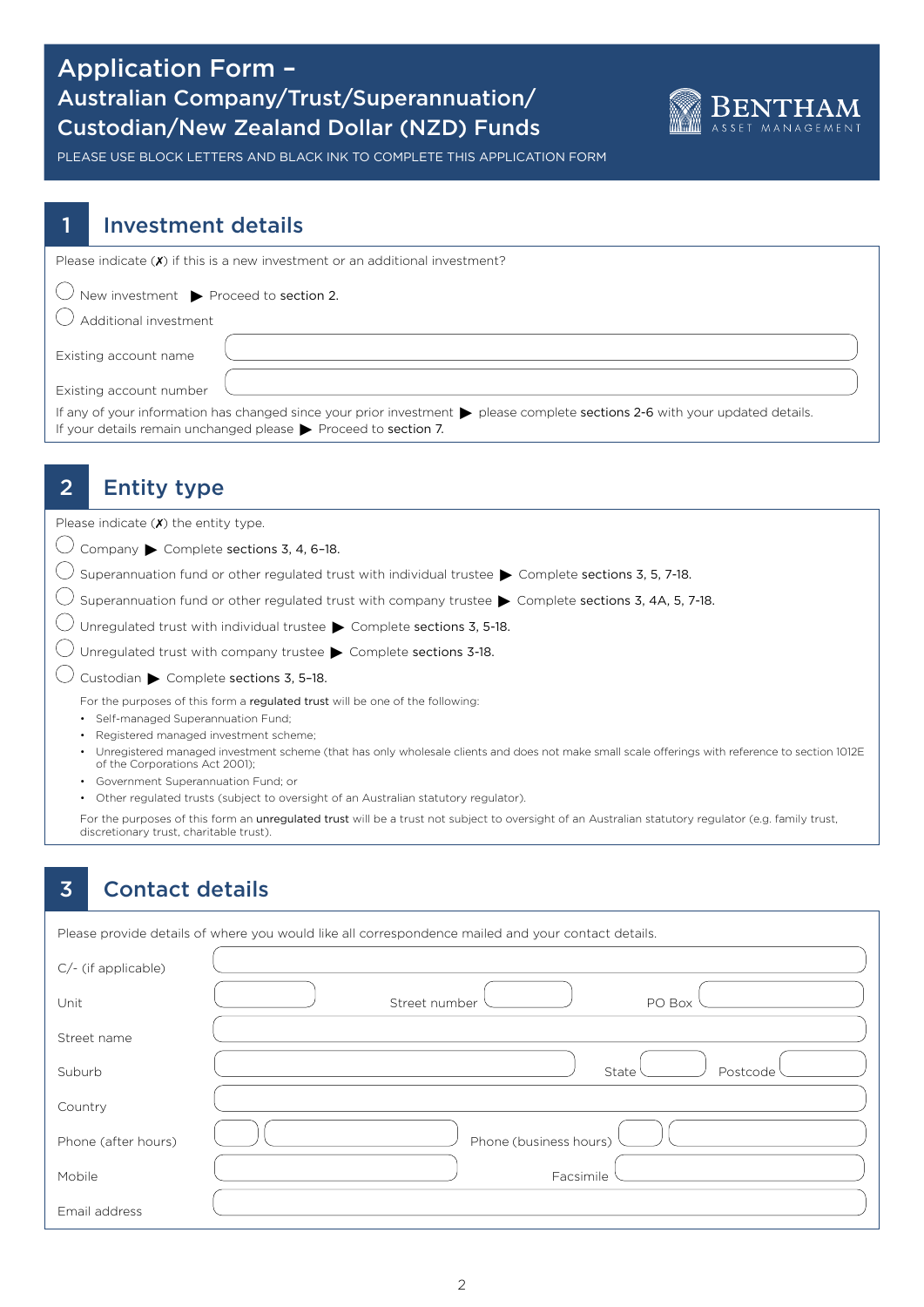# 4 Australian Company (including company trustee/custodian)

|                                                                                                                                         | 4A. Details of Australian company (including company trustee)                                                                                                                                                                                                                             |
|-----------------------------------------------------------------------------------------------------------------------------------------|-------------------------------------------------------------------------------------------------------------------------------------------------------------------------------------------------------------------------------------------------------------------------------------------|
| Full name of company or<br>company trustee<br>(as registered with ASIC)<br>Business name<br>(if applicable)<br><b>ACN</b><br><b>TFN</b> | <b>ABN</b><br><b>Tax</b> exemption<br>If you choose not to provide your TFN, ABN or specific exemption, then tax will be deducted from your distributions at the highest marginal tax rate<br>(plus the Medicare levy, and any other levies we are required to deduct from time to time). |
|                                                                                                                                         | If you are an overseas investor, please indicate your country of residence for tax purposes.                                                                                                                                                                                              |
|                                                                                                                                         |                                                                                                                                                                                                                                                                                           |
|                                                                                                                                         | Principal place of business (cannot be a PO Box)                                                                                                                                                                                                                                          |
| Street name and number                                                                                                                  |                                                                                                                                                                                                                                                                                           |
| Suburb                                                                                                                                  | Postcode<br>State                                                                                                                                                                                                                                                                         |
| Country                                                                                                                                 |                                                                                                                                                                                                                                                                                           |
| Registered address (cannot be a PO Box)                                                                                                 |                                                                                                                                                                                                                                                                                           |
|                                                                                                                                         | Cross this box if registered address is same as principal place of business (above)                                                                                                                                                                                                       |
| Street name and number                                                                                                                  |                                                                                                                                                                                                                                                                                           |
| Suburb                                                                                                                                  | State<br>Postcode                                                                                                                                                                                                                                                                         |
| Country                                                                                                                                 |                                                                                                                                                                                                                                                                                           |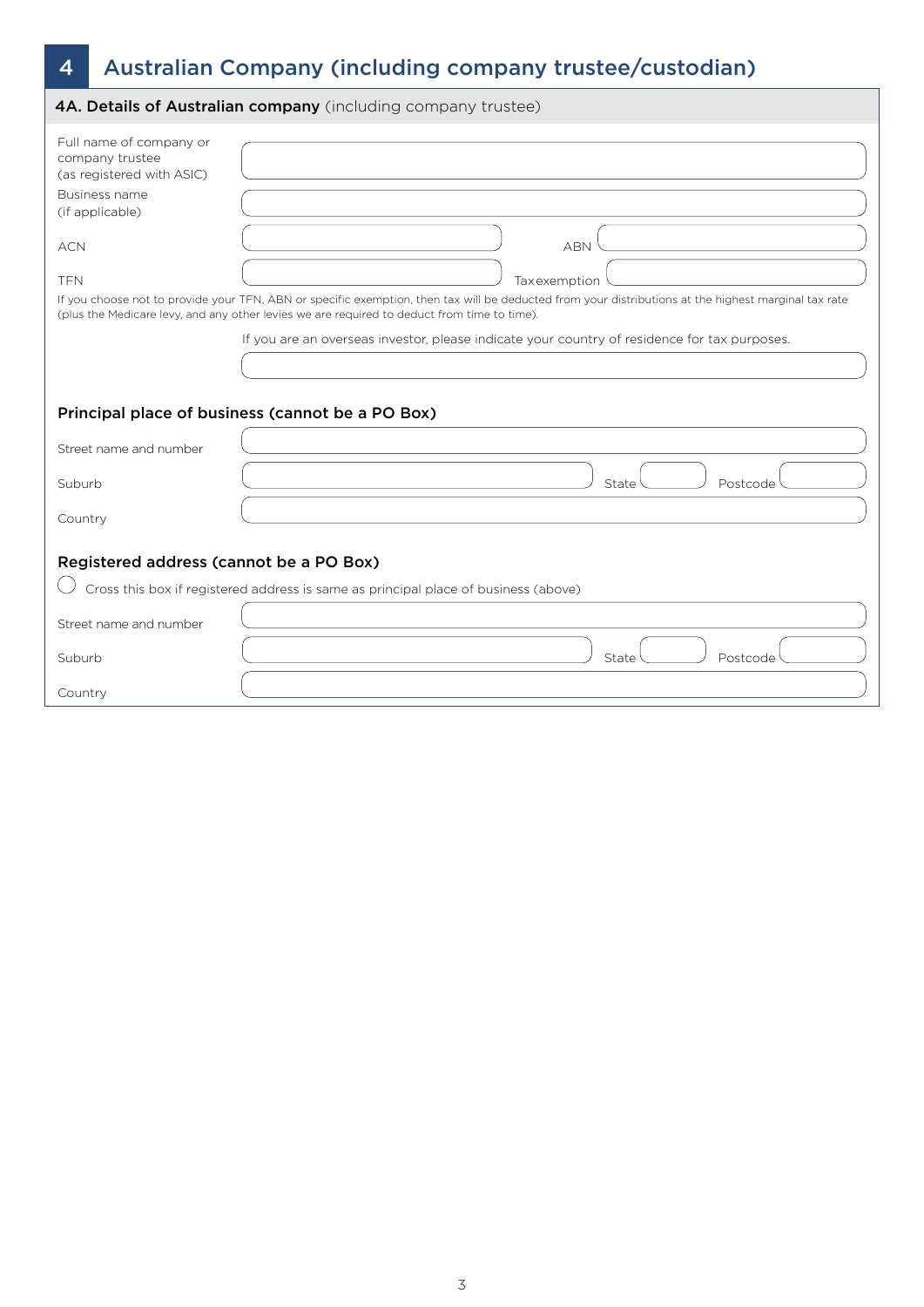# 4 Australian Company (including company trustee/custodian) (continued)

|    | 4A. Details of Australian company (including company trustee) (continued)                                                                                                                                                                                           |
|----|---------------------------------------------------------------------------------------------------------------------------------------------------------------------------------------------------------------------------------------------------------------------|
|    | <b>Company type - complete questions 1 and 2 below.</b>                                                                                                                                                                                                             |
| 1. | Select $(X)$ whether the company is a proprietary or public company.                                                                                                                                                                                                |
|    | Proprietary (company whose name ends with Proprietary Ltd or Pty Ltd; also know as private company)                                                                                                                                                                 |
|    | <b>Public</b> (company whose name does NOT include the word Pty or proprietary)                                                                                                                                                                                     |
|    | For proprietary companies provide names of all directors                                                                                                                                                                                                            |
|    | Director 1                                                                                                                                                                                                                                                          |
|    | Director 2                                                                                                                                                                                                                                                          |
|    | Director 3                                                                                                                                                                                                                                                          |
|    | Director 4                                                                                                                                                                                                                                                          |
|    | If there are additional directors, please $(X)$ this box and provide their full names on a separate piece of paper and attach it to this form.                                                                                                                      |
| 2. | Select (X) the applicable category of company and provide details if requested:                                                                                                                                                                                     |
|    | Licensed by an Australian Commonwealth, State or Territory statutory regulator and subject to supervision beyond that provided<br>by ASIC as a company registration body (e.g. Australian Financial Services Licensees (AFSL) or Australian Credit Licensees (ACL). |
|    | Name of regulator                                                                                                                                                                                                                                                   |
|    | License details (e.g. 7920, 033)                                                                                                                                                                                                                                    |
|    | If the company is investing as a company in its own right $\triangleright$ Proceed to section 7.                                                                                                                                                                    |
|    | If the company is acting as a trustee of a regulated trust > Proceed to section 5.                                                                                                                                                                                  |
|    | If the company is acting as a trustee of an unregulated trust $\triangleright$ Proceed to section 4B.                                                                                                                                                               |
|    | If the company is acting as a custodian $\triangleright$ Proceed to section 4D.                                                                                                                                                                                     |
|    | A listed company (e.g. ASX)                                                                                                                                                                                                                                         |
|    | If the company is investing as a company in its own right $\blacktriangleright$ Proceed to section 7.                                                                                                                                                               |
|    | If the company is acting as a trustee of a regulated trust $\triangleright$ Proceed to section 5.                                                                                                                                                                   |
|    | If the company is acting as a trustee of an unregulated trust $\triangleright$ Proceed to section 4B.                                                                                                                                                               |
|    | A majority owned subsidiary of an Australian listed company                                                                                                                                                                                                         |
|    | Name of listed company                                                                                                                                                                                                                                              |
|    | If the company is investing as a company in its own right $\blacktriangleright$ Proceed to section 7.                                                                                                                                                               |
|    | If the company is acting as a trustee of a regulated trust $\triangleright$ Proceed to section 5.                                                                                                                                                                   |
|    | If the company is acting as a trustee of an unregulated trust $\triangleright$ Proceed to section 4B.                                                                                                                                                               |
|    | If the company is acting as a custodian $\triangleright$ Proceed to section 4D                                                                                                                                                                                      |
|    | Subsidiary of a company licensed by an Australian Commonwealth, State or Territory statutory regulator and subject<br>to a supervision beyond that provide by ASIC as a company registration body.                                                                  |
|    | Name of parent company                                                                                                                                                                                                                                              |
|    | Name of the regulator                                                                                                                                                                                                                                               |
|    | Proceed to section 4B.                                                                                                                                                                                                                                              |
|    | None of the above.                                                                                                                                                                                                                                                  |
|    | Proceed to section 4B.                                                                                                                                                                                                                                              |
|    |                                                                                                                                                                                                                                                                     |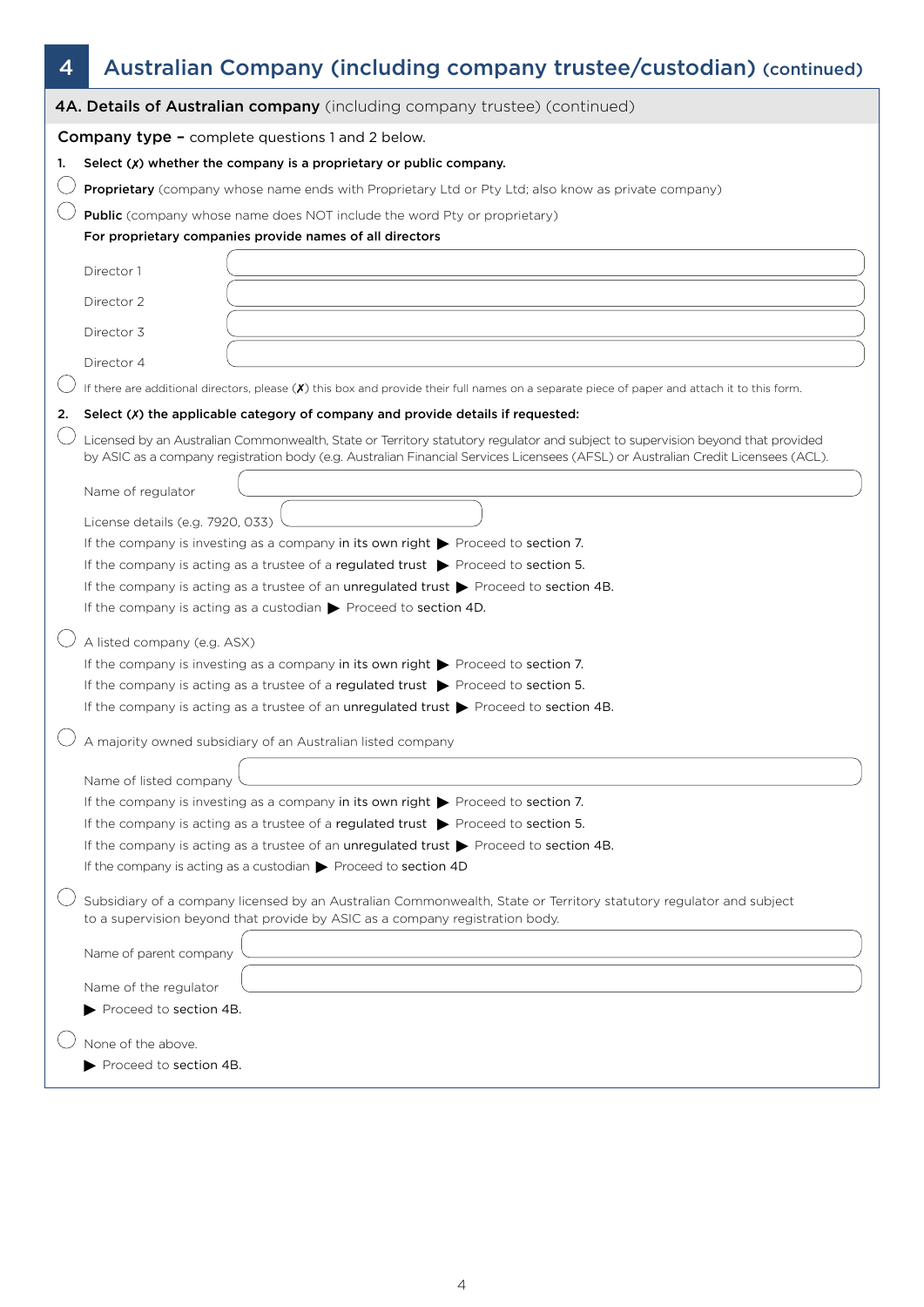## 4 Australian Company (including company trustee/custodian) (continued)

|                                                     | 4B. Substantial Shareholder details You do not need to complete if the company is a trustee of a regulated trust                                                                                                                                         |
|-----------------------------------------------------|----------------------------------------------------------------------------------------------------------------------------------------------------------------------------------------------------------------------------------------------------------|
|                                                     | Substantial Shareholders are individuals with ultimate ownership, directly or indirectly, of 25% or more of the company's issued share<br>capital. Ultimate ownership includes an individual's aggregated holdings through a chain of company ownership. |
| Does the company have any substantial shareholders? |                                                                                                                                                                                                                                                          |
| Yes Please provide details below.                   |                                                                                                                                                                                                                                                          |
| Proceed to section 4C.<br>No.                       |                                                                                                                                                                                                                                                          |
| <b>Substantial shareholder 1</b>                    |                                                                                                                                                                                                                                                          |
| Surname                                             |                                                                                                                                                                                                                                                          |
| Full given name(s)                                  |                                                                                                                                                                                                                                                          |
| Date of birth                                       |                                                                                                                                                                                                                                                          |
| Residential address (cannot be a PO Box)            |                                                                                                                                                                                                                                                          |
| Street name and number                              |                                                                                                                                                                                                                                                          |
| Suburb                                              | State<br>Postcode                                                                                                                                                                                                                                        |
| Country                                             |                                                                                                                                                                                                                                                          |
| <b>Substantial shareholder 2</b>                    |                                                                                                                                                                                                                                                          |
| Surname                                             |                                                                                                                                                                                                                                                          |
| Full given name(s)                                  |                                                                                                                                                                                                                                                          |
| Date of birth                                       |                                                                                                                                                                                                                                                          |
| Residential address (cannot be a PO Box)            |                                                                                                                                                                                                                                                          |
| Street name and number                              |                                                                                                                                                                                                                                                          |
| Suburb                                              | State<br>Postcode                                                                                                                                                                                                                                        |
| Country                                             |                                                                                                                                                                                                                                                          |
| and attach it to this form.                         | If there are additional substantial shareholders, please $(X)$ this box and provide their full details (as shown above) on a separate piece of paper                                                                                                     |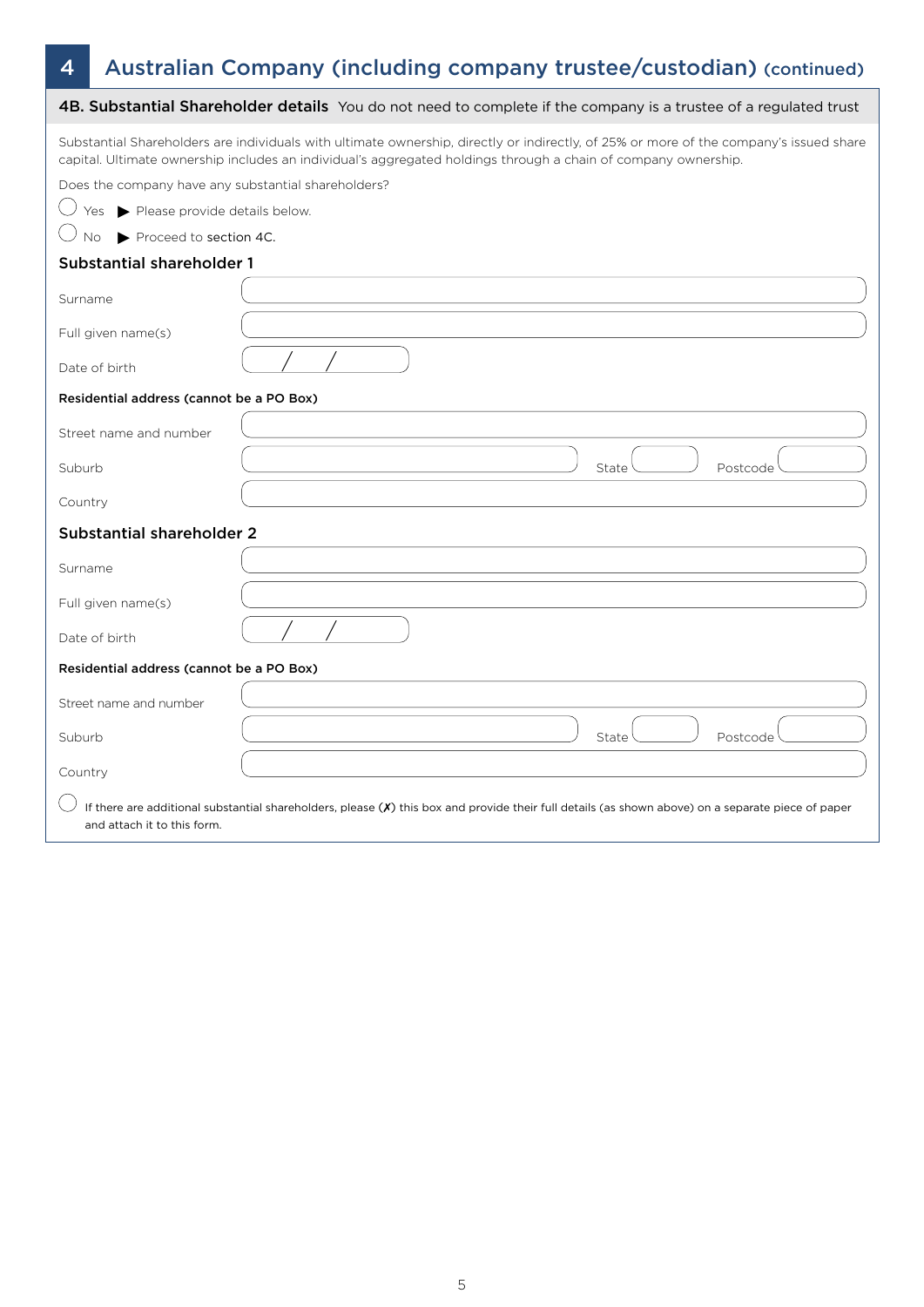## 4 Australian Company (including company trustee/custodian) (continued)

|                                                           | 4C. Directors authorising investment - You do not need to complete if the company is a trustee of a regulated trust.              |
|-----------------------------------------------------------|-----------------------------------------------------------------------------------------------------------------------------------|
|                                                           | Individuals below will be the signatories signing in section 16.                                                                  |
| <b>Sole or Primary Director</b>                           |                                                                                                                                   |
|                                                           | Cross this box if same as 'Substantial shareholder 1' in section 4B. If different, please complete below.                         |
| Surname                                                   |                                                                                                                                   |
| Full given name(s)                                        |                                                                                                                                   |
| Title (Mr/Mrs/Miss/Ms)                                    | Date of birth                                                                                                                     |
| Residential address (cannot be a PO Box)                  |                                                                                                                                   |
| Street name and number                                    |                                                                                                                                   |
| Suburb                                                    | State<br>Postcode                                                                                                                 |
| Country                                                   |                                                                                                                                   |
|                                                           |                                                                                                                                   |
| <b>Second Director or Secretary</b>                       |                                                                                                                                   |
|                                                           | Cross this box if same as 'Substantial shareholder 2' in section 4B. If different, please complete below.                         |
| Surname                                                   |                                                                                                                                   |
| Full given name(s)                                        |                                                                                                                                   |
| Title (Mr/Mrs/Miss/Ms)                                    | Date of birth                                                                                                                     |
| Residential address (cannot be a PO Box)                  |                                                                                                                                   |
| Street name and number                                    |                                                                                                                                   |
| Suburb                                                    | State<br>Postcode                                                                                                                 |
| Country                                                   |                                                                                                                                   |
| 4D. Custodian                                             |                                                                                                                                   |
| Full name (if any) of trust/                              |                                                                                                                                   |
| custodial arrangement                                     |                                                                                                                                   |
| Country of establishment                                  |                                                                                                                                   |
| Full business name                                        |                                                                                                                                   |
| Type of trust                                             |                                                                                                                                   |
| this investment and the following information is correct; | Please confirm the following information: In completing this section, I acknowledge that the company is acting as a custodian for |
| Terrorism Financing Act 2006 ('AML/CTF Act');             | • The company is providing a custodial or depository designated service as described in the Anti-Money Laundering and Counter-    |
|                                                           | • The company holds an AFSL allowing it to provide custodial or depository services or is exempt from holding such an AFSL;       |
|                                                           | • The company is enrolled on the AUSTRAC Reporting Entities Roll; and                                                             |
| with the AML/CTF Act, on the underlying customer(s).      | • The company has satisfied all applicable customer identification and ongoing customer due diligence obligations, in accordance  |
|                                                           | These statements are correct - Proceed to section 7                                                                               |
|                                                           | These statements are not correct - You must complete sections 4A, 4B and 4C before proceeding to section 5.                       |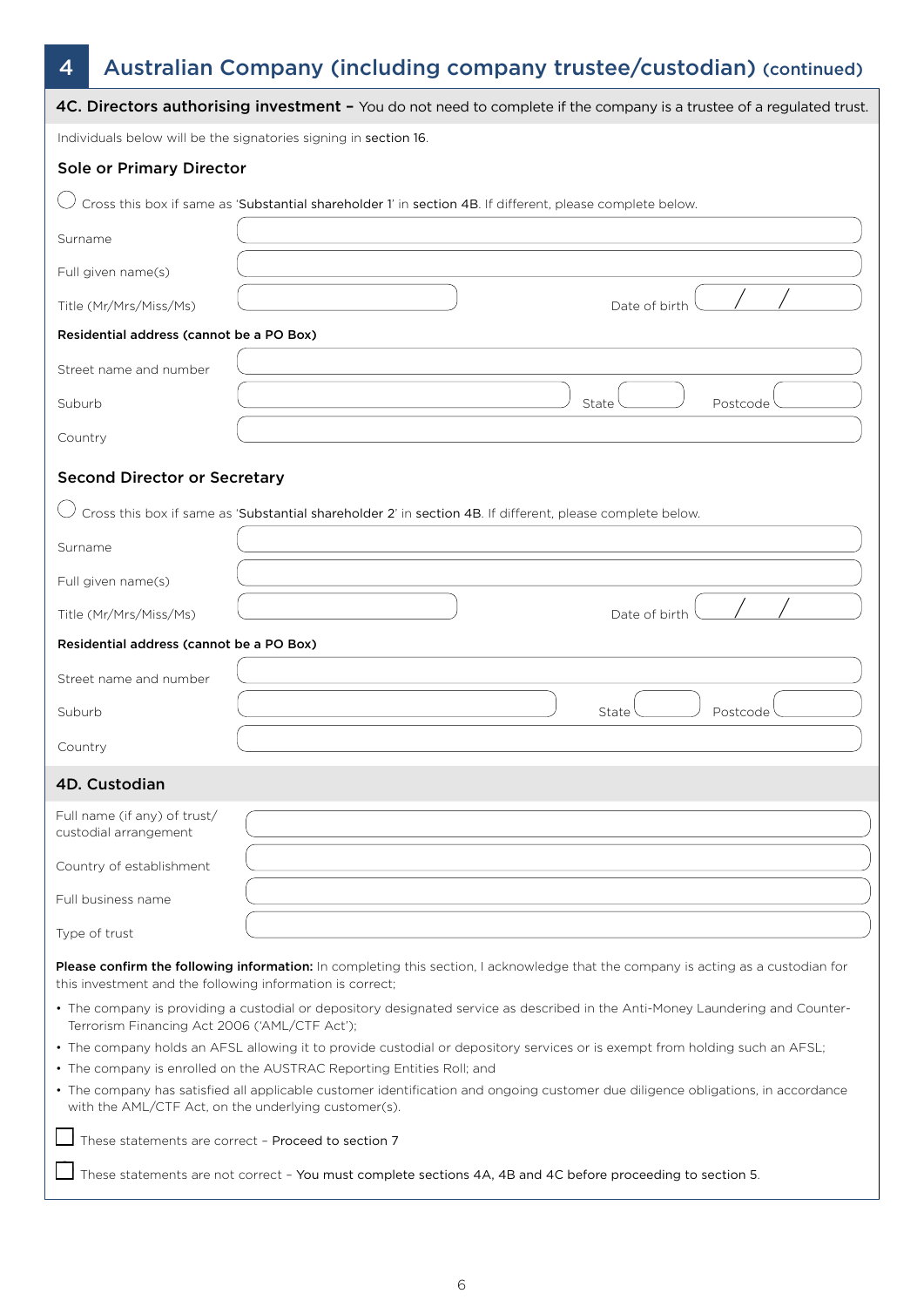# 5 Superannuation Fund and other Trusts

|                                                                          | 5A. Details of Superannuation fund or other trust                                           |                                                                                                                                                                                                                                                    |
|--------------------------------------------------------------------------|---------------------------------------------------------------------------------------------|----------------------------------------------------------------------------------------------------------------------------------------------------------------------------------------------------------------------------------------------------|
| Full name of trust/<br>superannuation fund                               |                                                                                             |                                                                                                                                                                                                                                                    |
| Full business name (if any)<br>of the trustee in respect<br>of the trust |                                                                                             |                                                                                                                                                                                                                                                    |
| Country of establishment                                                 |                                                                                             |                                                                                                                                                                                                                                                    |
| <b>TFN</b>                                                               |                                                                                             | Tax exemption                                                                                                                                                                                                                                      |
| ABN                                                                      |                                                                                             |                                                                                                                                                                                                                                                    |
|                                                                          | (plus the Medicare levy, and any other levies we are required to deduct from time to time). | If you choose not to provide your TFN, ABN or specific exemption, then tax will be deducted from your distributions at the highest marginal tax rate                                                                                               |
| <b>Postal address</b>                                                    |                                                                                             |                                                                                                                                                                                                                                                    |
| C/- (if applicable)                                                      |                                                                                             |                                                                                                                                                                                                                                                    |
| Street name and number                                                   |                                                                                             |                                                                                                                                                                                                                                                    |
| Suburb                                                                   |                                                                                             | State<br>Postcode                                                                                                                                                                                                                                  |
| Country                                                                  |                                                                                             |                                                                                                                                                                                                                                                    |
| <b>Contact Details</b>                                                   |                                                                                             |                                                                                                                                                                                                                                                    |
| Phone (after hours)                                                      |                                                                                             | Phone (business hours)                                                                                                                                                                                                                             |
| Mobile                                                                   |                                                                                             | Email                                                                                                                                                                                                                                              |
|                                                                          | Please select (X) type of trust and provide information requested:                          |                                                                                                                                                                                                                                                    |
| Self-Managed Superannuation Fund                                         |                                                                                             |                                                                                                                                                                                                                                                    |
| Provide the SMSF's ABN<br>Proceed to section 5C.                         |                                                                                             |                                                                                                                                                                                                                                                    |
| Registered managed investment scheme<br>Proceed to section 5C.           | Provide Australian Registered Scheme Number (ARSN)                                          |                                                                                                                                                                                                                                                    |
| Proceed to section 5C.                                                   | to section 1012E of the Corporations Act 2001 (Cth))                                        | Unregistered managed investment scheme (that has only wholesale clients and does not make small scale offerings with reference                                                                                                                     |
| Government superannuation fund<br>Proceed to section 5C.                 | Provide name of the legislation establishing the fund                                       |                                                                                                                                                                                                                                                    |
|                                                                          |                                                                                             | Other regulated Trusts (a trust that is subject to the regulatory oversight of a Commonwealth, State or Territory statutory<br>regulator such as an approved deposit fund, a pooled superannuation trust or an APRA-regulated superannuation fund) |
|                                                                          | Provide name of the regulator (e.g. ASIC, APRA, ATO)                                        |                                                                                                                                                                                                                                                    |
| Proceed to section 5C.                                                   | Provide the Trust's ABN or registration/licensing details                                   |                                                                                                                                                                                                                                                    |
|                                                                          | Unregulated Trust (e.g. family trust, discretionary trust, charitable trust)                |                                                                                                                                                                                                                                                    |
| Please confirm type of trust                                             |                                                                                             |                                                                                                                                                                                                                                                    |
|                                                                          | Name of trust settlor (the individual who contributed the                                   |                                                                                                                                                                                                                                                    |
| initial funding on trust establishment)<br>Proceed to section 5B.        |                                                                                             |                                                                                                                                                                                                                                                    |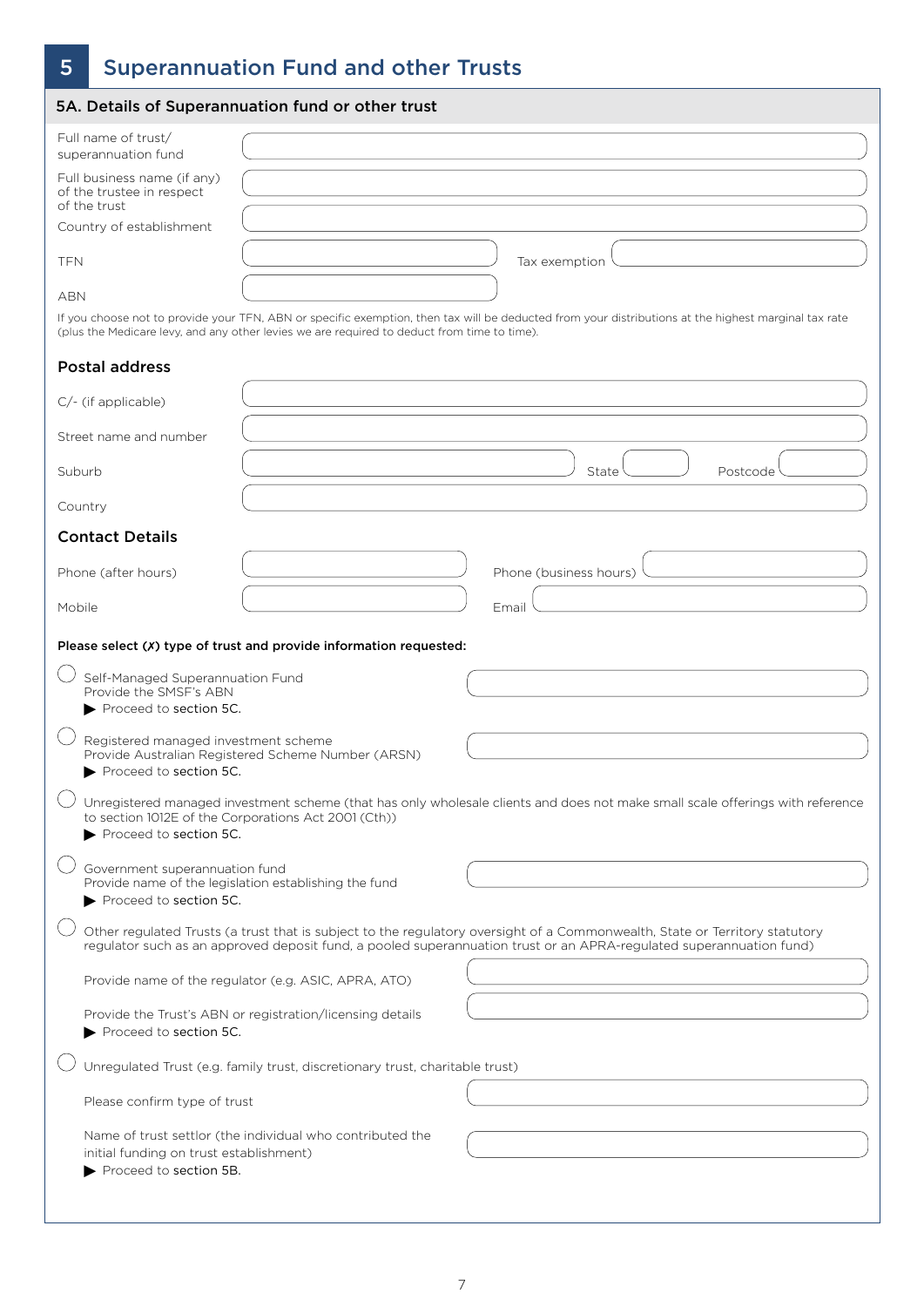# 5 Superannuation Fund and other Trusts (continued)

|                            |                                            | 5B. Trust beneficiary details (this section is only required for unregulated trusts)                                                                                                                                                                                                                                                                                       |
|----------------------------|--------------------------------------------|----------------------------------------------------------------------------------------------------------------------------------------------------------------------------------------------------------------------------------------------------------------------------------------------------------------------------------------------------------------------------|
|                            |                                            | Substantial trust beneficiaries are individuals specified in the trust deed with ultimate entitlement, directly or indirectly to 25% or more<br>of trust income/assets. Where a trust beneficiary is a company you must consider an individual's ownership of any issued share capital<br>of the company when disclosing whether they are a substantial trust beneficiary. |
|                            |                                            | Does the company have any substantial trust beneficiaries?                                                                                                                                                                                                                                                                                                                 |
|                            | Yes Please provide details below.          |                                                                                                                                                                                                                                                                                                                                                                            |
| No                         | Proceed to Other beneficiaries.            |                                                                                                                                                                                                                                                                                                                                                                            |
|                            | Substantial trust beneficiary 1            |                                                                                                                                                                                                                                                                                                                                                                            |
| Surname                    |                                            |                                                                                                                                                                                                                                                                                                                                                                            |
| Full given name(s)         |                                            | Date of birth                                                                                                                                                                                                                                                                                                                                                              |
|                            | Residential address (cannot be a PO Box)   |                                                                                                                                                                                                                                                                                                                                                                            |
| Street name and number     |                                            |                                                                                                                                                                                                                                                                                                                                                                            |
| Suburb                     |                                            | State<br>Postcode                                                                                                                                                                                                                                                                                                                                                          |
| Country                    |                                            |                                                                                                                                                                                                                                                                                                                                                                            |
|                            | <b>Substantial trust beneficiary 2</b>     |                                                                                                                                                                                                                                                                                                                                                                            |
| Surname                    |                                            |                                                                                                                                                                                                                                                                                                                                                                            |
| Full given name(s)         |                                            | Date of birth                                                                                                                                                                                                                                                                                                                                                              |
|                            | Residential address (cannot be a PO Box)   |                                                                                                                                                                                                                                                                                                                                                                            |
| Street name and number     |                                            |                                                                                                                                                                                                                                                                                                                                                                            |
| Suburb                     |                                            | State<br>Postcode                                                                                                                                                                                                                                                                                                                                                          |
| Country                    |                                            |                                                                                                                                                                                                                                                                                                                                                                            |
|                            | piece of paper and attach it to this form. | If there are additional substantial trust beneficiaries, please (X) this box and provide their details (as shown above) on a separate                                                                                                                                                                                                                                      |
| <b>Other beneficiaries</b> |                                            |                                                                                                                                                                                                                                                                                                                                                                            |
|                            | Are there any other beneficiaries?         |                                                                                                                                                                                                                                                                                                                                                                            |
| Yes                        |                                            | If there are other beneficiaries, please $(\chi)$ this box and provide their names on a separate piece of paper and<br>attach it to this form, then proceed to <b>Beneficiary classes</b> below.                                                                                                                                                                           |
|                            |                                            | Please proceed to Beneficiary classes below.                                                                                                                                                                                                                                                                                                                               |
| <b>Beneficiary classes</b> |                                            | Does the trust deed refer to beneficiaries in relation to membership of a class?                                                                                                                                                                                                                                                                                           |
| Yes                        | Please list each class below.              |                                                                                                                                                                                                                                                                                                                                                                            |
|                            |                                            |                                                                                                                                                                                                                                                                                                                                                                            |
|                            | Class 1                                    |                                                                                                                                                                                                                                                                                                                                                                            |
|                            | Class 2                                    | If there are additional beneficiary classes, please $(X)$ this box and provide their details on a separate piece of paper and                                                                                                                                                                                                                                              |
|                            | attach it to this form.                    |                                                                                                                                                                                                                                                                                                                                                                            |
|                            | Proceed to section 5C.                     |                                                                                                                                                                                                                                                                                                                                                                            |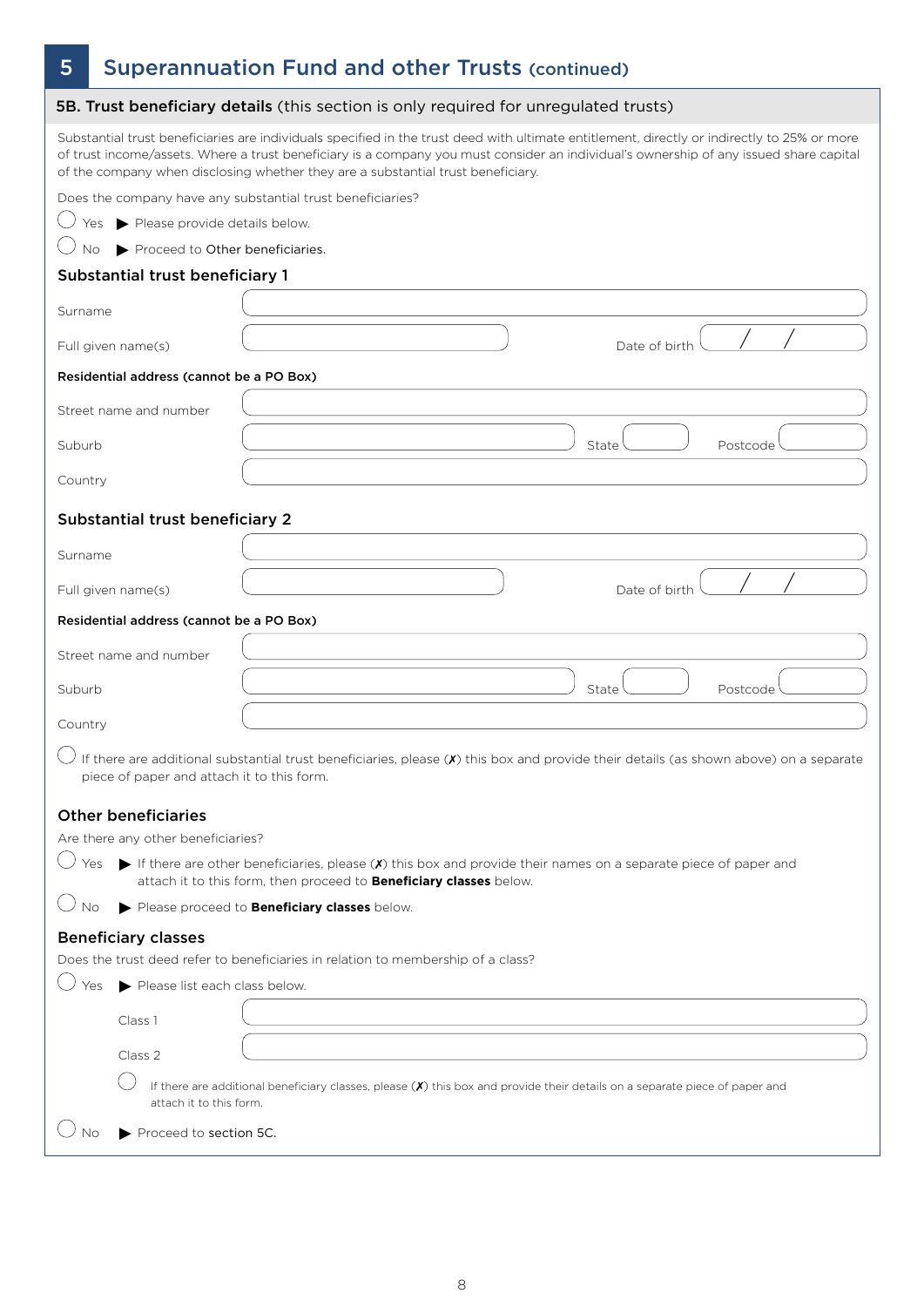| 5                                                           | <b>Superannuation Fund and other Trusts (continued)</b>                                                                      |
|-------------------------------------------------------------|------------------------------------------------------------------------------------------------------------------------------|
| <b>5C. Details of Trustee</b>                               |                                                                                                                              |
| Please indicate $(X)$ the trustee type:                     |                                                                                                                              |
| Individual Trustee(s)                                       | Please complete below.                                                                                                       |
| Company Trustee                                             | Please ensure you have completed section 4, and proceed to section 6.                                                        |
|                                                             | Complete the below sections for the indicated individual. Please note that all fields are mandatory.                         |
| Individual Trustee 1 (primary trustee)                      |                                                                                                                              |
| Surname                                                     |                                                                                                                              |
| Full given name(s)                                          |                                                                                                                              |
| Title (Mr/Mrs/Miss/Ms)                                      | Date of birth                                                                                                                |
| Residential address (cannot be a PO Box)                    |                                                                                                                              |
| Street name and number                                      |                                                                                                                              |
| Suburb                                                      | State<br>Postcode                                                                                                            |
| Country                                                     |                                                                                                                              |
|                                                             | Individual Trustee 2 If the trust is unregulated, please provide details of second trustee below.                            |
| Surname                                                     |                                                                                                                              |
| Full given name(s)                                          |                                                                                                                              |
| Title (Mr/Mrs/Miss/Ms)                                      | Date of birth                                                                                                                |
| Residential address (cannot be a PO Box)                    |                                                                                                                              |
| Street name and number                                      |                                                                                                                              |
| Suburb                                                      | Postcode<br>State                                                                                                            |
| Country                                                     |                                                                                                                              |
| For regulated trusts > Proceed to section 7.                |                                                                                                                              |
| For unregulated trusts are there other individual trustees? |                                                                                                                              |
| Yes                                                         | If there are other individual trustees, please $(X)$ this box and provide their details (as shown above) on a separate piece |
| Proceed to section 6.<br>No                                 | of paper and attach it to this form.                                                                                         |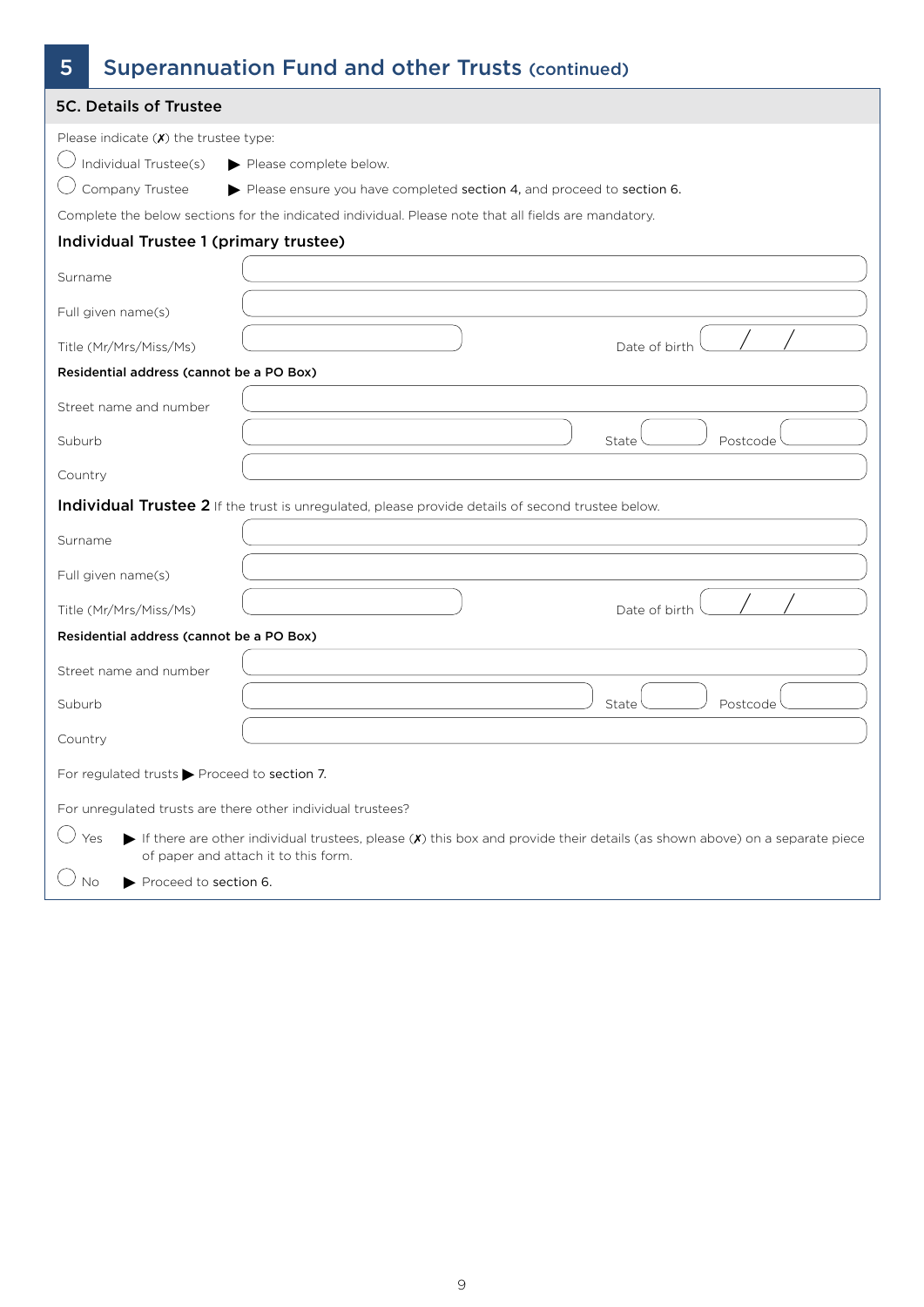### 6 Other individuals controlling the entity

| Only complete this section if you were required to complete sections 4B and 4C (as a company), or section 5B and 5C (as an |  |
|----------------------------------------------------------------------------------------------------------------------------|--|
| unregulated trust).                                                                                                        |  |

Are there any individuals exercising control over your entity other than those already listed in sections 4 and 5 of this form?

If your entity is a Trust with Company Trustee, consider both the Trust and the Company Trustee when answering this question.



 $\bigcirc$  Yes Please provide their details below.

 $\bigcirc$  No  $\bigcirc$  Proceed to section 7.

#### **Individual 1**

| Capacity / Role                           | Capacity / Role                                                                                                                      |
|-------------------------------------------|--------------------------------------------------------------------------------------------------------------------------------------|
| Surname                                   | Surname                                                                                                                              |
| Full given name(s)                        | Full given name(s)                                                                                                                   |
| Title                                     | Title                                                                                                                                |
| Date of birth                             | Date of birth                                                                                                                        |
| Residential address<br>(cannot be PO Box) | Residential address<br>(cannot be PO Box)                                                                                            |
|                                           |                                                                                                                                      |
|                                           | If there are more individuals controlling the entity, please select (X) this box and provide their roles, full names, dates of birth |

**Individual 2**

and residential addresses on a separate piece of paper.

### 7 Source of funds

| Please indicate $(X)$ the source of funds being invested.                                                                                         |
|---------------------------------------------------------------------------------------------------------------------------------------------------|
| $\bigcirc$ Income from employment - regular and/or bonus $\bigcirc$ Investment income (e.g. rent, dividends, pension) $\bigcirc$ Business income  |
| $\bigcirc$ One-off payment (e.g. matured investment, court settlement, redundancy, inheritance) $\bigcirc$ Sale of assets (e.g. shares, property) |
| $\overline{\bigcirc}$ Windfall (e.g. gift, lottery winnings) $\overline{\bigcirc}$ Borrowed funds $\overline{\bigcirc}$ Charitable donations      |

### 8 Nominated bank account

 $\bigcirc$  Please use existing bank account on file.

 $\bigcirc$  Please use bank account provided below.

Unless requested otherwise, this will be the bank account we credit any withdrawal proceeds and/or distributions if you requested these to be paid to you and not reinvested. The nominated account must be in the name of the investor and all investors must sign this section. By providing your nominated account details in this section you authorise Fidante Partners to use these details for all future transaction requests that you make until notice is provided otherwise. For additional investments, a nomination in this section overrides any previous nominations.

| Financial institution |                |
|-----------------------|----------------|
| Branch                |                |
| Account name          |                |
| Branch number (BSB)   | Account number |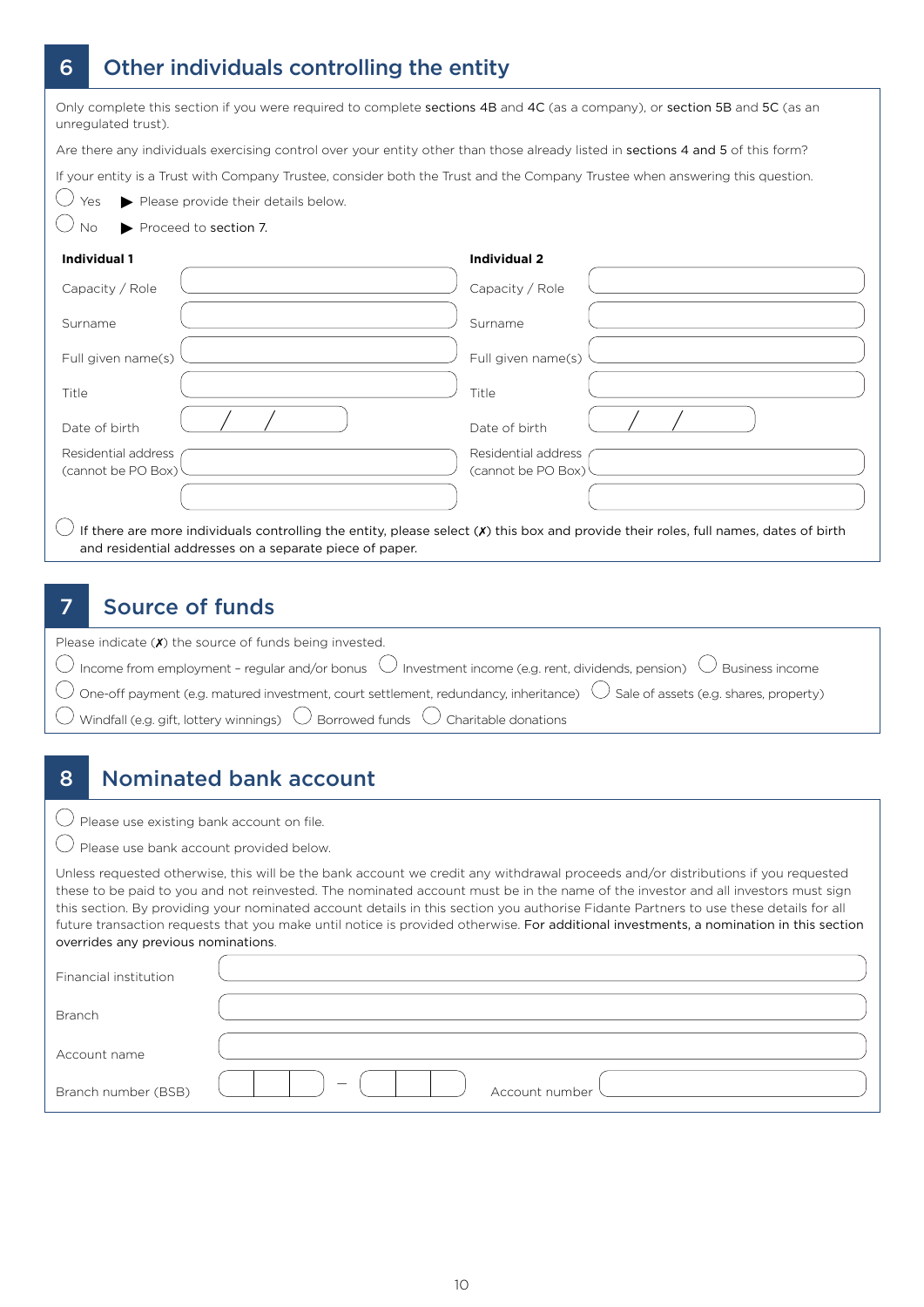### 9 Investment and distribution method

Please write the full fund name, fund code, investment amount and distribution options. Refer to section 17 for the listing of funds, fund codes and minimum initial investment amounts.

|                                                                                                                                                                                                    |  |                                                                                  | <b>Additional investment</b>                                | <b>Distribution options</b><br>(select $(X)$ one option per fund) <sup>2</sup> |                 |
|----------------------------------------------------------------------------------------------------------------------------------------------------------------------------------------------------|--|----------------------------------------------------------------------------------|-------------------------------------------------------------|--------------------------------------------------------------------------------|-----------------|
| Fund<br><b>Fund Name</b><br>Code                                                                                                                                                                   |  | Investment amount<br>(subject to the minimum<br>initial investment) <sup>1</sup> | amount<br>(subject to the minimum<br>additional investment) | Reinvest                                                                       | Cash<br>payment |
|                                                                                                                                                                                                    |  | \$                                                                               | $\mathfrak{P}$                                              |                                                                                |                 |
|                                                                                                                                                                                                    |  | $\mathfrak{P}$                                                                   | $\mathfrak{P}$                                              |                                                                                |                 |
|                                                                                                                                                                                                    |  | $\updownarrow$                                                                   | $\mathfrak{P}$                                              |                                                                                |                 |
|                                                                                                                                                                                                    |  | $\sqrt{2}$                                                                       | \$                                                          |                                                                                |                 |
|                                                                                                                                                                                                    |  | \$                                                                               | $$\mathbb{S}$$                                              |                                                                                |                 |
|                                                                                                                                                                                                    |  | $\mathfrak{P}$                                                                   | $\mathfrak{P}$                                              |                                                                                |                 |
|                                                                                                                                                                                                    |  | \$                                                                               | $$\mathbb{S}$$                                              |                                                                                |                 |
|                                                                                                                                                                                                    |  | $\updownarrow$                                                                   | $\mathfrak{P}$                                              |                                                                                |                 |
| 1 The minimum initial investment is listed in section 17.<br>2 Nominate one distribution option per Fund if applicable. If no nomination is made, distributions will be automatically re-invested. |  |                                                                                  |                                                             |                                                                                |                 |

Fidante Partners may, in its absolute discretion, refuse any application for units. Persons external to Fidante Partners or other entities who market Fidante Partners products are not agents of Fidante Partners but are independent investment advisers. Fidante Partners will not be bound by representations or statements which are not contained in information disseminated by Fidante Partners.

### 10 Additional information

Complete this section if any of the below conditions apply to your entity:

- The entity is incorporated or formed outside of Australia or New Zealand
- Any of the individuals listed on this form have their residential address or tax residency outside Australia or New Zealand; or
- Entity is investing \$1m or more; or

| • Entity is a charity, aid organisation, foundation or a not-for-profit organisaton.                                                                                                                                                                                                                                                                                                                                                                                                                                                                                                       |
|--------------------------------------------------------------------------------------------------------------------------------------------------------------------------------------------------------------------------------------------------------------------------------------------------------------------------------------------------------------------------------------------------------------------------------------------------------------------------------------------------------------------------------------------------------------------------------------------|
| Date of formation<br>Purpose or activities of the entity                                                                                                                                                                                                                                                                                                                                                                                                                                                                                                                                   |
| Select primary source of the overall wealth of the entity<br>$\bigcirc$ Investment income (e.g. rent, dividends) $\bigcirc$<br>Business income<br>One-off payment (e.g. matured investment, court settlement, redundancy, inheritance)<br>Sale of assets (e.g. shares, property)<br>Borrowed funds<br>Charitable donations                                                                                                                                                                                                                                                                 |
| Select primary source of the overall wealth of all individuals listed in this application form. You may select multiple options that apply.<br>$\bigcirc$ Income from employment - regular and/or bonus $\bigcirc$ Investment income (e.g. rent, dividends, pension)<br>$\bigcup$ Business income One-off payment (e.g. matured investment, court settlement, redundancy, inheritance)<br>$^0$ Sale of assets (e.g. shares, property) $\;\bigcup\;$ Windfall (e.g. gift, lottery winnings) $\;\bigcup\;$<br>$\frac{1}{2}$ Borrowed funds<br>Government benefits (e.g. family tax benefits) |
| Is your entity a charity, aid organisation, foundation or a not-for-profit organisation?<br>Does it provide financial or other support to recipients overseas?<br>Yes<br>Please list destination countries<br>Yes.                                                                                                                                                                                                                                                                                                                                                                         |
| No<br>Νo                                                                                                                                                                                                                                                                                                                                                                                                                                                                                                                                                                                   |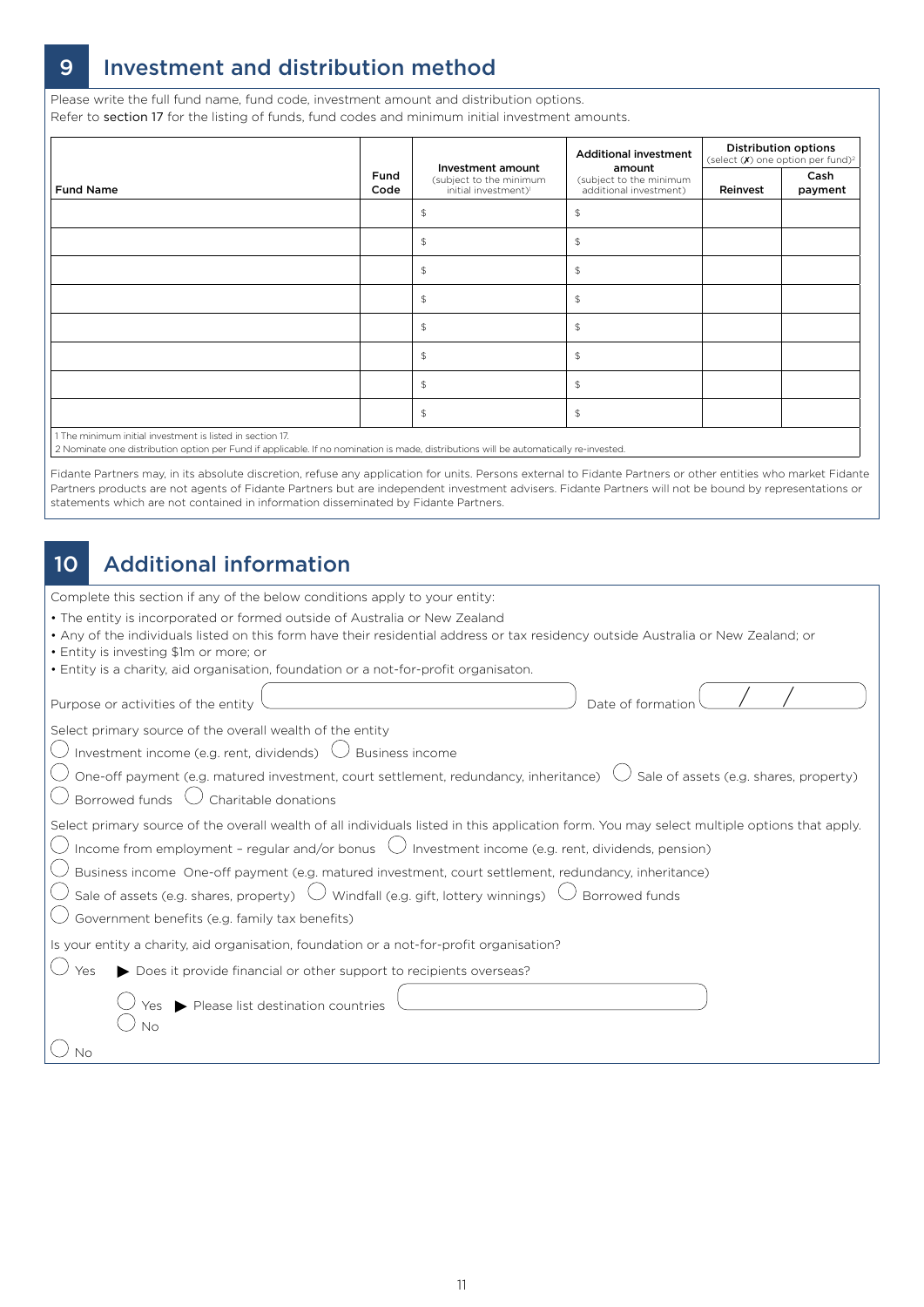# 11 Global Tax Reporting Requirements (CRS/FATCA)

| Information about investors that are foreign tax residents must be reported to the Australian Taxation Office (ATO) in accordance<br>with international tax reporting standards and laws to which Australia is subject. These include the OECD Common Reporting<br>Standard (CRS) and United States Foreign Account Tax Compliance Act (FATCA). If you require further information on Australia's<br>obligations under CRS or FATCA, please visit the ATO website www.ato.com.au.                                                                                                                                                                                                                                                                                                                                                             |
|-----------------------------------------------------------------------------------------------------------------------------------------------------------------------------------------------------------------------------------------------------------------------------------------------------------------------------------------------------------------------------------------------------------------------------------------------------------------------------------------------------------------------------------------------------------------------------------------------------------------------------------------------------------------------------------------------------------------------------------------------------------------------------------------------------------------------------------------------|
| You do not need to complete this section if you are an Australian Superannuation Fund.                                                                                                                                                                                                                                                                                                                                                                                                                                                                                                                                                                                                                                                                                                                                                        |
| 11A. Entity Type                                                                                                                                                                                                                                                                                                                                                                                                                                                                                                                                                                                                                                                                                                                                                                                                                              |
| Select the appropriate entity type from one of the 4 options below and provide requested information.<br>A Financial Institution (A custodial or depository institution, an investment entity or specified insurance company for FATCA/<br>CRS purposes)<br>Provide the entity's Global Intermediary Identification Number (GIIN), if applicable<br>If the entity is a Financial Institution but does not have a GIIN, provide its FATCA status (select one)<br>Deemed Compliant Financial Institution<br><b>Excepted Financial Institution</b><br>Exempt Beneficial Owner<br>Non Reporting IGA Financial Institution<br>(If the Entity is a Trustee- Documented trust, provide the Trustee's GIIN)<br>Non participating Financial Institution<br>US Financial Institution<br>Other (Describe the Company's FATCA status in the box provided) |
| Please answer the question below for all Financial Institutions<br>Is the Financial Institution an Investment Entity located in a Non-Participating CRS Jurisdiction and managed by another<br>Financial Institution?<br>Yes > Please proceed to section 11B (Foreign Controlling Persons).<br>No Proceed to section 12.                                                                                                                                                                                                                                                                                                                                                                                                                                                                                                                      |
| 2. $\sqrt{ }$<br>Public Listed Company, Majority Owned Subsidiary of a Public Listed Company, Governmental Entity, International<br>Organisation, Central Bank, an Australian Registered Charity or Deceased Estate.<br>Proceed to section 12<br>A Foreign Charity or an Active Non-Financial Entity (NFE) (Active NFEs include entities where, during the previous reporting<br>period, less than 50% of their gross income was passive income (e.g. dividends, interests and royalties) and less than 50% of<br>assets held produced passive income.<br>For other types of Active NFEs, refer to section VIII in the Annexure of the OECD 'Standard for Automatic Exchange of<br>Financial Account Information' at www.oecd.org.)                                                                                                           |
| If the entity is a Foreign Charity or an Active NFE, please proceed to section 11C (Country of Tax Residency).<br>Other (Entities that are not previously listed - Passive Non-Financial Entities)<br>Please proceed to section 11B (Foreign Controlling Persons).                                                                                                                                                                                                                                                                                                                                                                                                                                                                                                                                                                            |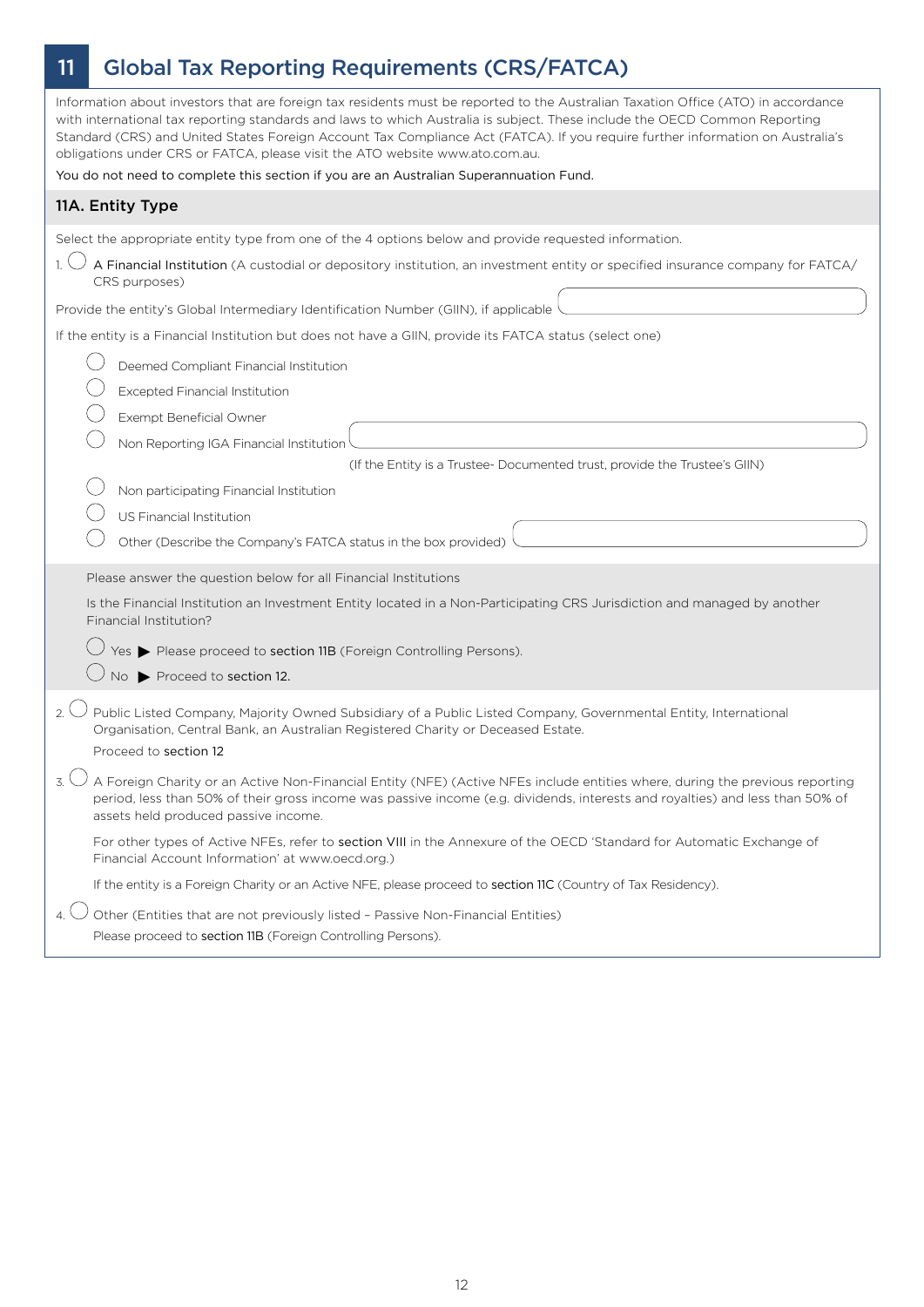## 11 Global Tax Reporting Requirements (CRS/FATCA) (continued)

#### 11B. Foreign Controlling Persons

Tax Residency rules differ by country. Whether an individual is a tax resident of a particular country is often (but not always) based on the amount of time a person spends in a country, the location of a person's residence or place of work. For the US, tax residency can be as a result of citizenship or residency.

Are any of the individuals listed in the application form (as directors, substantial shareholders, trustees, trust settlors or trust beneficiaries) tax residents of countries other than Australia?



 $\bigcirc$  Yes  $\blacktriangleright$  Please provide each individual's full name, country of tax residence and tax identification number (TIN) or an equivalent below. Please include multiple countries and TINs, if applicable.

#### $\bigcup$  No  $\blacktriangleright$  Proceed to section 11C.

A TIN is the number assigned by each country for the purposes of administering tax laws. This is the equivalent of a Tax File Number in Australia or a Social Security Number in the US. If a TIN is not provided, please list one of the three reasons specified (A, B or C) for not providing a TIN.

#### **Individual 1**

| Full name                                            |                                                                                                                                                                                                                                  |            |                                             |
|------------------------------------------------------|----------------------------------------------------------------------------------------------------------------------------------------------------------------------------------------------------------------------------------|------------|---------------------------------------------|
| Country 1                                            |                                                                                                                                                                                                                                  | TIN        | If no TIN, list reason A, B or C $\bigcirc$ |
| Country 2                                            |                                                                                                                                                                                                                                  | TIN        | If no TIN, list reason A, B or C $\bigcup$  |
| Country 3                                            |                                                                                                                                                                                                                                  | TIN        | If no TIN, list reason A, B or C $\bigcirc$ |
| <b>Individual 2</b>                                  |                                                                                                                                                                                                                                  |            |                                             |
| Full name                                            |                                                                                                                                                                                                                                  |            |                                             |
| Country 1                                            |                                                                                                                                                                                                                                  | TIN        | If no TIN, list reason A, B or C $\bigcup$  |
| Country 2                                            |                                                                                                                                                                                                                                  | TIN        | If no TIN, list reason A, B or C $\bigcup$  |
| Country 3                                            |                                                                                                                                                                                                                                  | TIN        | If no TIN, list reason A, B or C $\bigcup$  |
| <b>Individual 3</b>                                  |                                                                                                                                                                                                                                  |            |                                             |
| Full name                                            |                                                                                                                                                                                                                                  |            |                                             |
| Country 1                                            |                                                                                                                                                                                                                                  | TIN        | If no TIN, list reason A, B or C $\bigcirc$ |
| Country 2                                            |                                                                                                                                                                                                                                  | TIN        | If no TIN, list reason A, B or C $\bigcup$  |
| Country 3                                            |                                                                                                                                                                                                                                  | TIN        | If no TIN, list reason A, B or C $\bigcirc$ |
| <b>Reason B</b> - I have not been issued with a TIN. | <b>Reason A</b> - The country of tax residency does not issue TINs to tax residents.<br><b>Reason C</b> - The country of tax residency does not require the TIN to be disclosed.                                                 |            |                                             |
|                                                      | 11C. Country of tax residency for entity                                                                                                                                                                                         |            |                                             |
|                                                      | Is the entity a tax resident of a country other than Australia?                                                                                                                                                                  |            |                                             |
|                                                      | Yes > Please provide the entity's country of tax residence and tax identification number (TIN) or equivalent below.<br>If the entity is a tax resident of more than one other country, please list all relevant countries below. |            |                                             |
| 1. Country                                           |                                                                                                                                                                                                                                  | TIN        | If no TIN, list reason A, B or C $\bigcirc$ |
| 2. Country                                           |                                                                                                                                                                                                                                  | <b>TIN</b> | If no TIN, list reason A, B or C $\bigcup$  |
| 3. Country                                           |                                                                                                                                                                                                                                  | TIN        | If no TIN, list reason A, B or C            |
| 4. Country                                           |                                                                                                                                                                                                                                  | TIN        | If no TIN, list reason A, B or C            |
|                                                      | <b>Reason A -</b> The country of tax residency does not issue TINs to tax residents.                                                                                                                                             |            |                                             |
| <b>Reason B - I have not been issued with a TIN.</b> |                                                                                                                                                                                                                                  |            |                                             |
|                                                      | <b>Reason C</b> - The country of tax residency does not require the TIN to be disclosed.                                                                                                                                         |            |                                             |
| No                                                   |                                                                                                                                                                                                                                  |            |                                             |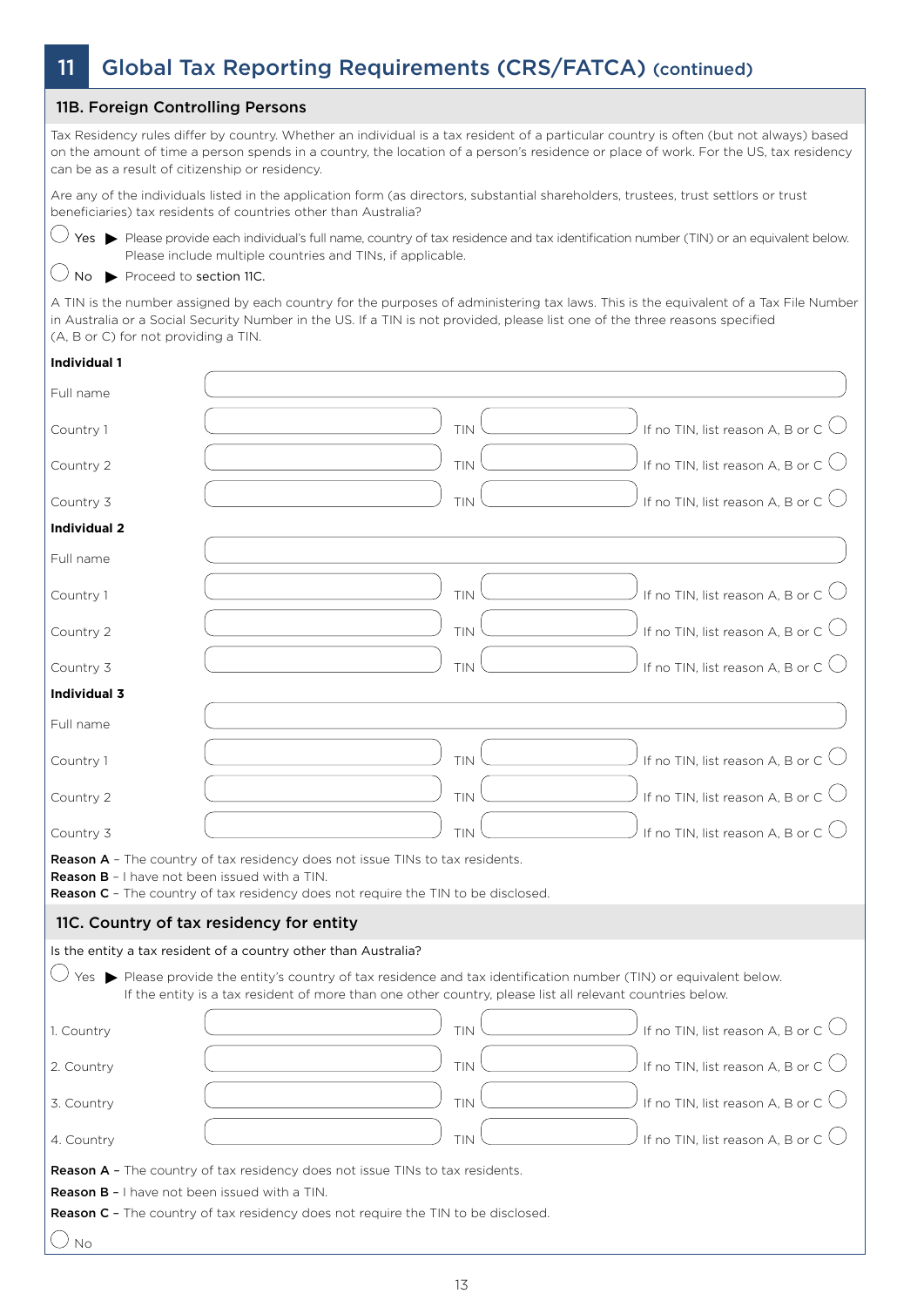# 12 Annual Report

A copy of the annual report for the Fund(s) will be provided on the Fidante Partners website fidante.com.au.

 $\bigcirc$  Please cross (X) this box if you wish to receive a paper copy of the annual report(s) for the Fund(s) in which you are invested. If you choose to have an annual report mailed to you, it will be mailed to the address provided in section 3 or your current address on file for existing investors.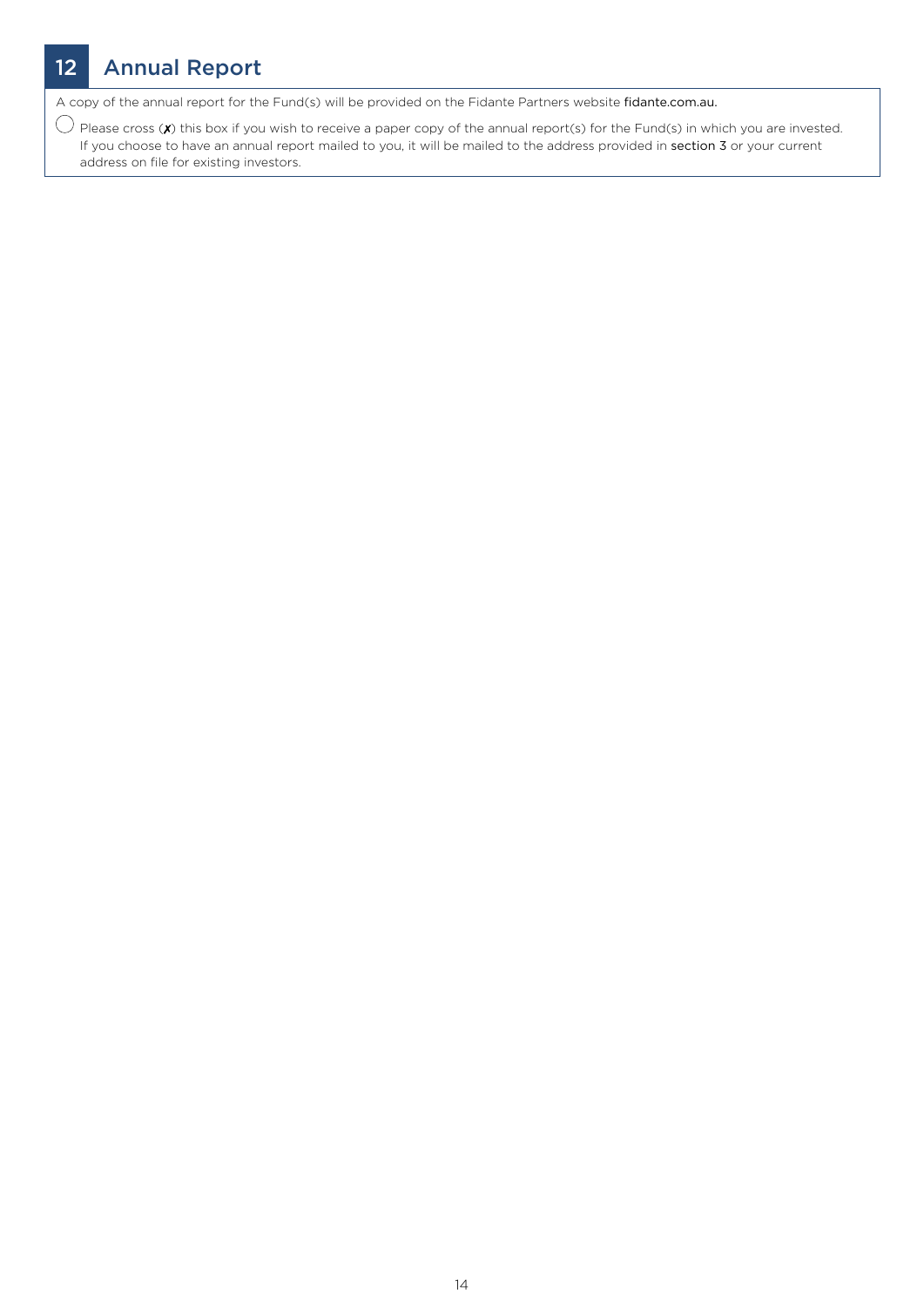### 13 Customer identity verification

If you do not have an existing investment with Fidante Partners, you must complete this section. If you are lodging this application through a financial adviser, they are required to provide us with copies of the identity verification documents. If you are not lodging this application through a financial adviser, you are required to provide us with certified copies of the identity verification documents. Please see below for a list of who can certify the documents.

#### Individuals

• Primary Individual Trustee 1 of unregulated trust if you completed section 5C.

- Second Individual Trustee 2 of unregulated trust if you completed section 5C and are signing this application form.
- Each substantial trust beneficiary of the unregulated trust if you completed section 5B.
- Each substantial shareholder (of company or company trustee) if you completed section 4B.
- Primary/Sole Director and Second Director/Secretary (of company or company trustee) if you completed section 4C.
- Any other controlling individuals listed in section 6.

#### Please provide either A or B

- A. A valid copy of one of the following documents:
	- $\bigcirc$  Australian driver's licence containing your photograph; or
		- Australian passport containing your photograph and signature; or
		- A card issued under an Australian State or Territory law containing your photograph and proof of age.

#### B. If one of the above cannot be provided, please provide one document from Group 1 and one document from Group 2 below:

| Group 1                                                                                                                                                                                | Group 2                                                                                                                                                                                                                                                                                                                                                                                                                                                                                                                                                                                                                                                                                           |
|----------------------------------------------------------------------------------------------------------------------------------------------------------------------------------------|---------------------------------------------------------------------------------------------------------------------------------------------------------------------------------------------------------------------------------------------------------------------------------------------------------------------------------------------------------------------------------------------------------------------------------------------------------------------------------------------------------------------------------------------------------------------------------------------------------------------------------------------------------------------------------------------------|
| A copy of one of the following documents:                                                                                                                                              | (The document must contain your full name and current residential<br>address as provided in sections 4-6 of the application form)                                                                                                                                                                                                                                                                                                                                                                                                                                                                                                                                                                 |
| Australian birth certificate or birth extract; or<br>Australian citizenship certificate; or<br>Pension or Health care card issued by<br>Centrelink or Department of Veterans' Affairs. | A copy of one of the following documents issued to you:<br>a notice or bill issued within the preceding three months from<br>a local government body or utilities provider that records the<br>provision of services to you, e.g.:<br>• council rates notice<br>• electricity bill<br>• gas bill<br>• water rates notice<br>• telephone bill<br>• internet services bill<br>a letter or notice issued within the preceding 12 months from a<br>Commonwealth or State/Territory government department that<br>records the provision of financial benefits to you, e.g.:<br>• pension statement<br>• rent assistance statement<br>• mobility allowance statement<br>• utilities allowance statement |
|                                                                                                                                                                                        | a letter or notice issued to you within the preceding 12 months from<br>the ATO that records a debt or refund payable by or to you, e.g.:<br>• notice of assessment<br>• payment reminder                                                                                                                                                                                                                                                                                                                                                                                                                                                                                                         |

#### If you are a non-Australian resident and cannot provide A or B, please provide a valid copy of ONE of the following:

 $\bigcirc$  foreign passport, or similar travel document bearing your signature and photograph;

 $\bigcirc$  national identity card issued by a foreign government that contains your photograph, and either your signature or your unique identifier; or

foreign driver's license that contains your photograph.

#### Please note:

- documents are required to be certified copies of the original;
- documents such as passports, driver's licences and other cards that have an expiry date must not have expired (however, only Australian passports that have expired within the preceding two years may be accepted);
- if any document is in a language other than English, then it must be accompanied by an English translation prepared by an accredited translator; and
- if any document is in a previous name, then it must be accompanied by evidence of the change of name (e.g. a marriage certificate).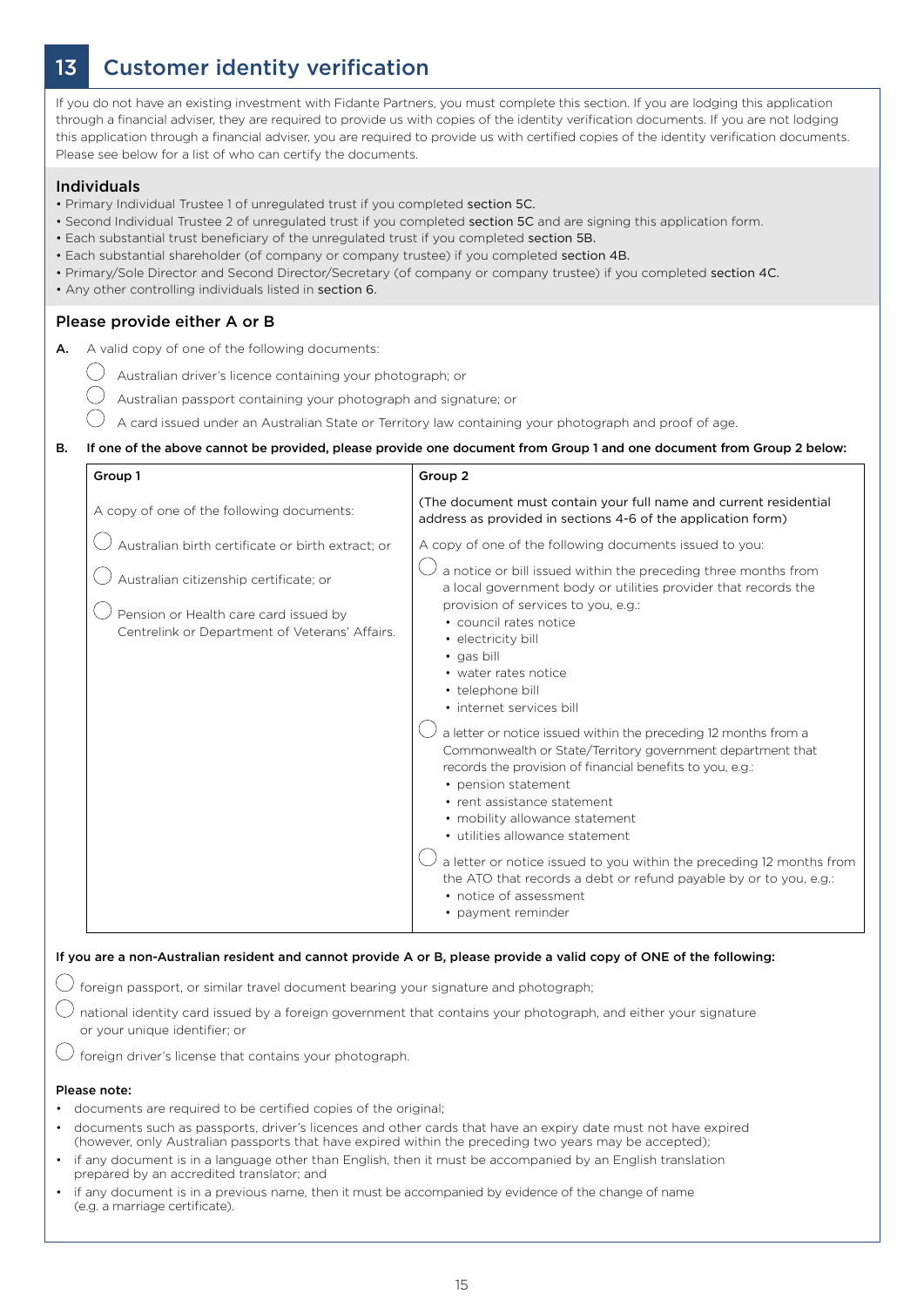# 13 Customer identity verification (continued)

| 13B. Company (including corporate trustees)                                                                                                                                                                        |                                                                                                                                                                                                                                                                                                                                                                  |  |  |  |
|--------------------------------------------------------------------------------------------------------------------------------------------------------------------------------------------------------------------|------------------------------------------------------------------------------------------------------------------------------------------------------------------------------------------------------------------------------------------------------------------------------------------------------------------------------------------------------------------|--|--|--|
| For a company acting as a trustee, you must also complete section 13C in relation to the trust.                                                                                                                    |                                                                                                                                                                                                                                                                                                                                                                  |  |  |  |
| Information required to be verified<br>Please ensure the document(s) you provide confirm(s)<br>the following (A or B):                                                                                             | <b>Verification options</b><br>Please cross (X) which document(s) you have provided:                                                                                                                                                                                                                                                                             |  |  |  |
| A. whether the company is:<br>• listed; or<br>• a majority owned subsidiary of a listed company; or<br>• regulated.                                                                                                | up-to-date extract from the ASX database (if applicable); or<br>public document issued by the company; or<br>up-to-date extract from the relevant regulator's database<br>(if regulated).                                                                                                                                                                        |  |  |  |
| B. if the company is none of these, the:<br>• full name of the company; and<br>• whether the company is registered as a proprietary<br>or a public company; and<br>$\bullet$ ACN.                                  | certificate of registration issued by ASIC; or<br>up-to-date extract from ASIC database.                                                                                                                                                                                                                                                                         |  |  |  |
| 13C. Trust                                                                                                                                                                                                         |                                                                                                                                                                                                                                                                                                                                                                  |  |  |  |
| For an unregulated trust with an individual trustee, you must also complete section 13A.                                                                                                                           |                                                                                                                                                                                                                                                                                                                                                                  |  |  |  |
| Information required to be verified<br>Please ensure the document(s) you provide confirm(s)<br>the following:                                                                                                      | Verification options<br>Please cross (X) which document(s) you have provided:                                                                                                                                                                                                                                                                                    |  |  |  |
| Self Managed Superannuation Funds, registered schemes,<br>other regulated trusts or government superannuation funds<br>• full name of Superannuation Fund or Trust; and<br>• type of Superannuation Fund or Trust. | Registered schemes, regulated trusts or government<br>superannuation funds<br>up-to-date extract from ATO or APRA (e.g. SMSF or other<br>superannuation fund); or<br>up-to-date extract from ASIC (e.g. registered scheme); or<br>up-to-date extract of the legislation establishing the<br>government superannuation fund sourced from a<br>government website. |  |  |  |
| Other unregulated trusts<br>• full name of Trust<br>name of Trust settlor.                                                                                                                                         | Other unregulated trusts<br>provide documentation confirming the existence of the<br>Trust and the name of the settlor (e.g. trust deed<br>or extract of the trust deed).                                                                                                                                                                                        |  |  |  |
| 13D. Custodial arrangement                                                                                                                                                                                         |                                                                                                                                                                                                                                                                                                                                                                  |  |  |  |
| You must also complete A in 13B in Company verification (see previous page) with below information.                                                                                                                |                                                                                                                                                                                                                                                                                                                                                                  |  |  |  |
| Information required to be verified                                                                                                                                                                                | Verification options (Please cross (X) which document(s) you                                                                                                                                                                                                                                                                                                     |  |  |  |
| • Whether company is regulated, listed or majority owned<br>subsidiary of a listed company;<br>Existence of the custodial arrangement;                                                                             | have provided - you must provide A and either B or C)<br>A. Investor guide, PDS or other public document issued<br>by the company confirming the existence of a custodial                                                                                                                                                                                        |  |  |  |
| Full name of the custodian; and                                                                                                                                                                                    | arrangement; and                                                                                                                                                                                                                                                                                                                                                 |  |  |  |
| ACN                                                                                                                                                                                                                | B. Up-to-date extract from the ASX database                                                                                                                                                                                                                                                                                                                      |  |  |  |
|                                                                                                                                                                                                                    | C. Up-to-date extract of search of relevant regulator's<br>database (e.g. ASIC database) (if regulated)                                                                                                                                                                                                                                                          |  |  |  |
|                                                                                                                                                                                                                    |                                                                                                                                                                                                                                                                                                                                                                  |  |  |  |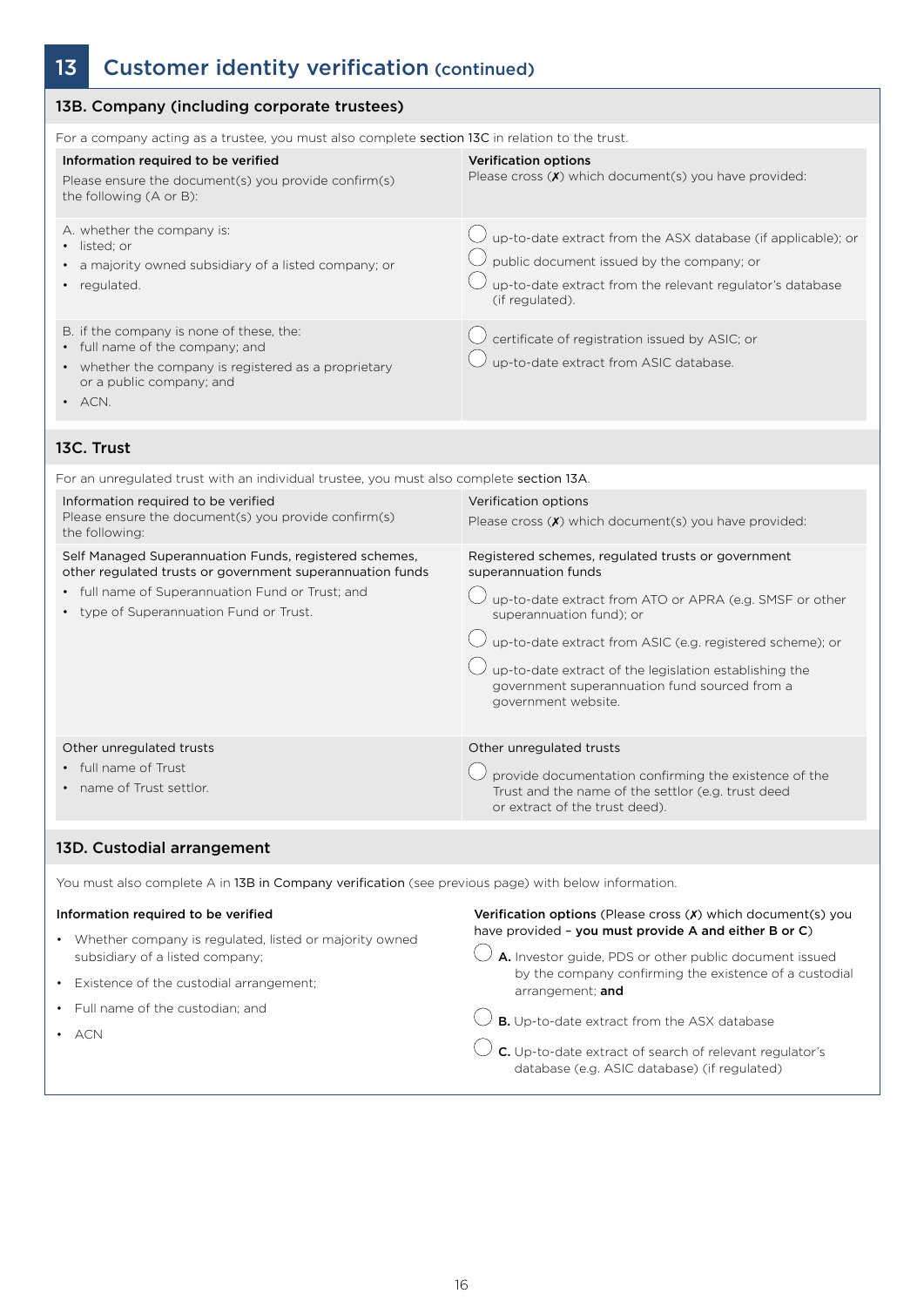### 13 Customer identity verification (continued)

#### How to certify your documents

A certified copy is a document that has been certified as a true copy of an original document. To certify a document, take the original document and a photocopy to one of the people listed in the categories below and ask them to certify that the photocopy is a true and correct copy of the original document. That person will need to print their name, date and the capacity in which they are signing (e.g. postal agent, Justice of the Peace).

#### Sample wording

I, *[full name]*, a *[category of persons listed below]*, certify that this *[name of document]* is a true and correct copy of the original.

#### *[Signature and date]*

Documents in a language other than English must be accompanied by an English translation prepared by an accredited translator.

| • Officer with two or more continuous years of service with one or more financial institutions (for the<br><b>Financial corporations</b><br>(bank, building society,<br>purposes of the Statutory Declaration Regulations 1993 (Cth))<br>credit union)<br>• Finance company officer with two or more continuous years of service with one or more finance<br>companies (for the purposes of the Statutory Declaration Regulations 1993 (Cth))<br>. Officer with, or authorised representative of, a holder of an Australian financial services licence,<br>having two or more continuous years of service with one or more licensees<br>Post office<br>• Permanent employee of the Australian Postal Corporation with two or more years of continuous<br>service who is employed in an office supplying postal services to the public<br>• Agent of the Australian Postal Corporation who is in charge of an office supplying postal services to<br>the public<br>• Justice of the Peace<br><b>JP</b><br>• Person who is enrolled on the roll of the Supreme Court of a state or territory, or the High Court of<br>Legal<br>Australia, as a legal practitioner (however described)<br>• Judge of a court<br>• Magistrate<br>• Chief executive officer of a Commonwealth court<br>• Registrar or deputy registrar of a court<br>• Notary public (for the purposes of the Statutory Declaration Regulations 1993 (Cth))<br>• A person authorised as a notary public in a foreign country<br>Police<br>• Australian police officer<br><b>Diplomatic service</b><br>• Australian consular officer<br>• Australian diplomatic officer (within the meaning of the Consular Fees Act 1955 (Cth))<br>Accountant<br>• Member of the Institute of Chartered Accountants in Australia, Certified Practising Accountants (CPA) | Who can certify documents? |                                                                                                    |
|---------------------------------------------------------------------------------------------------------------------------------------------------------------------------------------------------------------------------------------------------------------------------------------------------------------------------------------------------------------------------------------------------------------------------------------------------------------------------------------------------------------------------------------------------------------------------------------------------------------------------------------------------------------------------------------------------------------------------------------------------------------------------------------------------------------------------------------------------------------------------------------------------------------------------------------------------------------------------------------------------------------------------------------------------------------------------------------------------------------------------------------------------------------------------------------------------------------------------------------------------------------------------------------------------------------------------------------------------------------------------------------------------------------------------------------------------------------------------------------------------------------------------------------------------------------------------------------------------------------------------------------------------------------------------------------------------------------------------------------------------------------------------------------------------------------------|----------------------------|----------------------------------------------------------------------------------------------------|
|                                                                                                                                                                                                                                                                                                                                                                                                                                                                                                                                                                                                                                                                                                                                                                                                                                                                                                                                                                                                                                                                                                                                                                                                                                                                                                                                                                                                                                                                                                                                                                                                                                                                                                                                                                                                                     |                            |                                                                                                    |
|                                                                                                                                                                                                                                                                                                                                                                                                                                                                                                                                                                                                                                                                                                                                                                                                                                                                                                                                                                                                                                                                                                                                                                                                                                                                                                                                                                                                                                                                                                                                                                                                                                                                                                                                                                                                                     |                            |                                                                                                    |
|                                                                                                                                                                                                                                                                                                                                                                                                                                                                                                                                                                                                                                                                                                                                                                                                                                                                                                                                                                                                                                                                                                                                                                                                                                                                                                                                                                                                                                                                                                                                                                                                                                                                                                                                                                                                                     |                            |                                                                                                    |
|                                                                                                                                                                                                                                                                                                                                                                                                                                                                                                                                                                                                                                                                                                                                                                                                                                                                                                                                                                                                                                                                                                                                                                                                                                                                                                                                                                                                                                                                                                                                                                                                                                                                                                                                                                                                                     |                            |                                                                                                    |
|                                                                                                                                                                                                                                                                                                                                                                                                                                                                                                                                                                                                                                                                                                                                                                                                                                                                                                                                                                                                                                                                                                                                                                                                                                                                                                                                                                                                                                                                                                                                                                                                                                                                                                                                                                                                                     |                            |                                                                                                    |
|                                                                                                                                                                                                                                                                                                                                                                                                                                                                                                                                                                                                                                                                                                                                                                                                                                                                                                                                                                                                                                                                                                                                                                                                                                                                                                                                                                                                                                                                                                                                                                                                                                                                                                                                                                                                                     |                            |                                                                                                    |
|                                                                                                                                                                                                                                                                                                                                                                                                                                                                                                                                                                                                                                                                                                                                                                                                                                                                                                                                                                                                                                                                                                                                                                                                                                                                                                                                                                                                                                                                                                                                                                                                                                                                                                                                                                                                                     |                            | Australia or the National Institute of Accountants with two or more years of continuous membership |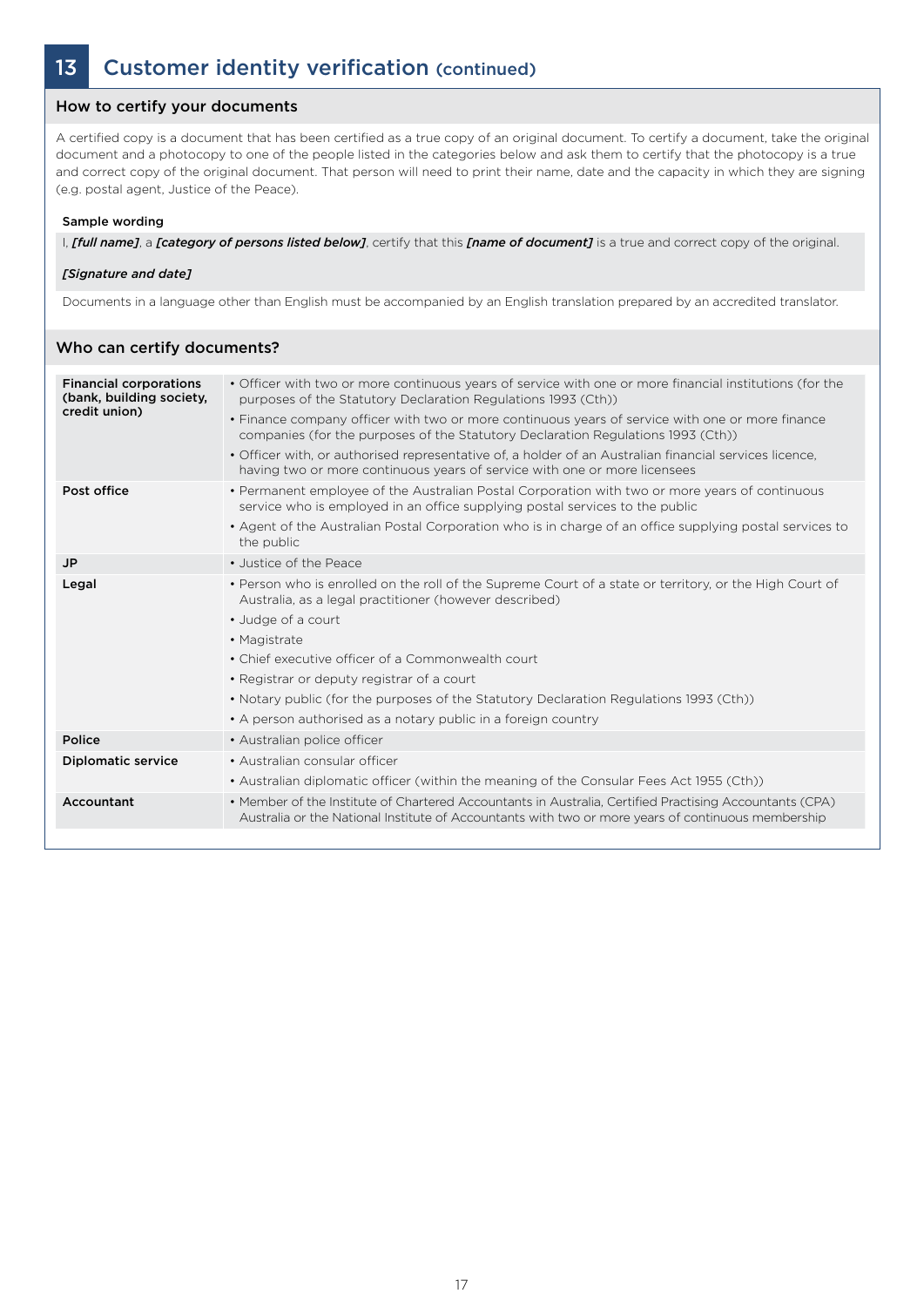### 14 Adviser service fee nomination

For new investments, please indicate whether an adviser service fee will be paid to your financial adviser. If this section is not completed, no adviser service fee will be deducted. The adviser service fee is not available to New Zealand investors.

Please indicate (X) if you negotiated an adviser service fee with your financial adviser?

You must complete the 'Consent to deduct ongoing advice fees' form available on our website fidante.com.au.

Proceed to section 15.

For additional investments, a nomination in this section overrides any previous nominations.

### 15 Declaration and applicant(s) signature(s)

Please read the declarations below before signing this form. The signatures required are detailed at the bottom of this form. I/We declare that:

- all details in this application (including all related documents provided) are true and correct and I/we indemnify the responsible entity of the fund(s) I/we am/are investing in against any liabilities arising from acting on any of the details or any future details provided by me/us in connection with this application which are deliberately false or misleading;
- I/we have received a copy of the current PDS and all information incorporated into the PDS to which this application applies and have read them and agree to the terms contained in them and to be bound by the provisions of the current PDS (including the incorporated information) and current constitution (each as amended from time to time);
- I/we have legal power to invest in accordance with this application and have complied with all applicable laws in making this application;
- I/we have received and accepted this offer in Australia or New Zealand;
- the details of my/our investment can be provided to the adviser group or adviser named at the end of this form or nominated by them by the means and in the format that they direct;
- if this application is signed under Power of Attorney, the Attorney declares that he/she has not received notice of revocation of that power (an original certified copy of the Power of Attorney should be submitted with this application unless we have already sighted it);
- sole signatories signing on behalf of a company confirm that they are signing as sole director and sole secretary of the company; • unless alternative authority for signature is notified to and accepted by Fidante Partners, the person/persons that signs/sign this form is/are able to operate the account on behalf of the company and bind the company for future transactions, including in respect of additional deposits and withdrawals, including withdrawals by telephone and fax;
- if investing as trustee, on behalf of a superannuation fund or trust I/we confirm that I/we am/are acting in accordance with my/ our designated powers and authority under the trust deed. In the case of superannuation funds, I/we also confirm that it is a complying fund under the Superannuation Industry (Supervision) Act 1993;
- in the case of superannuation funds with two or more trustees, the trustees agree that unless otherwise expressly indicated on this application form, either investor is able to operate the account and bind the other investor/s for future transactions, including additional deposits and withdrawals (including withdrawals by fax);
- I/we have read and understood the terms and conditions for the use of telephone and fax and release and indemnify Fidante Partners from and against any liabilities whatsoever arising out of it acting on any communications received by telephone and fax under those terms; and
- I/we acknowledge that none of Fidante Partners, Challenger Limited, or any other member of the Challenger group of companies or any custodian or investment manager, guarantees the performance of the Fund(s) or the repayment of capital or any particular rate of return or any distribution.
- Fidante Partners is not an authorised deposit-taking institution (ADI) for the purpose of the *Banking Act 1959* (Cth), and its obligations do not represent deposits or liabilities of an ADI in the Challenger Group (Challenger ADI) and no Challenger ADI provides a guarantee or otherwise provides assurance in respect of the obligations of Fidante Partners. Investments in the Fund(s) are subject to investment risk, including possible delays in repayment and loss of income or principal invested. Accordingly, the performance, the repayment of capital or any particular rate of return on your investments are not guaranteed by any member of the Challenger Group.

In relation to my/our personal information:

- I/we acknowledge that I/we have read and understood the information relating to privacy and personal information contained in the relevant PDS and Additional Information Booklet (AIB). I am/We are aware that until I/we inform Fidante Partners otherwise, I/we will be taken to have consented to all the uses of my/our personal information (including marketing) as described in the PDS and AIB and I/we have consented to my/our financial adviser providing such further personal information to Fidante Partners as is required or reasonably deemed necessary by Fidante Partners under applicable law. Any personal information provided about a third party (if any) in connection with this application has been provided with their knowledge and consent; and
- I/we understand that if I/we fail to provide any information requested in this application form or do not agree to any of the possible uses or disclosures of my/our information as detailed in the PDS and AIB (except in relation to direct marketing), my/our application may not be accepted by Fidante Partners and we agree to release and indemnify Fidante Partners in respect of any loss or liability arising from its inability to accept an application due to inadequate or incorrect details having been provided.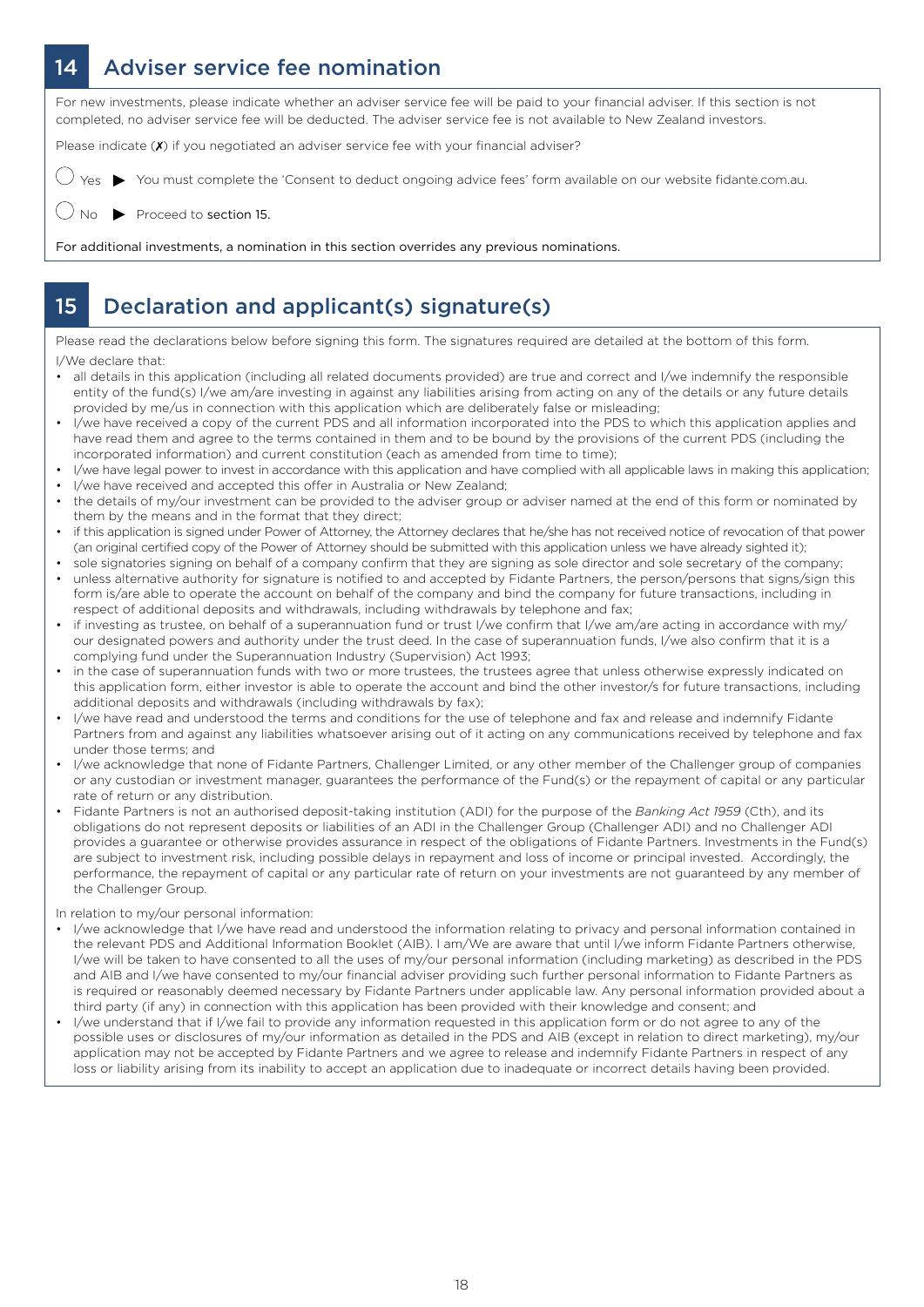### 16 Signature(s)

For individual trustees, at least the primary trustee must sign this section. For Australian companies and company trustees we require the signature(s) of either a sole director, or two directors, or one director and the company secretary.

| Signature 1                                               |                                                               | Signature 2                                               |                                                                 |
|-----------------------------------------------------------|---------------------------------------------------------------|-----------------------------------------------------------|-----------------------------------------------------------------|
| Signature<br>Date<br>Surname<br>Given name(s)<br>Capacity | Director<br>Company Secretary<br>Primary Trustee (Individual) | Signature<br>Date<br>Surname<br>Given name(s)<br>Capacity | Director<br>Company Secretary<br>Secondary Trustee (Individual) |
|                                                           |                                                               |                                                           | COMPANY SEAL                                                    |

### 17 Fund listing

Below is a listing of the Funds available for investment. Refer to section 9 to indicate your investment and distribution choices. If making your payment via electronic funds transfer for the Funds listed below, please use the following bank account.

Bank Account Name: Fidante Partners Limited BSB: 031-509

Account: 0166470000

Reference\*: <investor Name>

\*This reference allows us to confirm receipt of payment on our bank statement.

| <b>Fund Name</b>                 | <b>Fund Code</b> | Minimum Initial Investment <sup>1</sup> | <b>PDS Date</b> |
|----------------------------------|------------------|-----------------------------------------|-----------------|
| Bentham Global Income Fund NZD   | 486              | NZ\$50.000                              | 18 October 2021 |
| Bentham Syndicated Loan Fund NZD | 487              | NZ\$50.000                              | 18 October 2021 |

1 The minimum additional investment is NZ\$5,000.